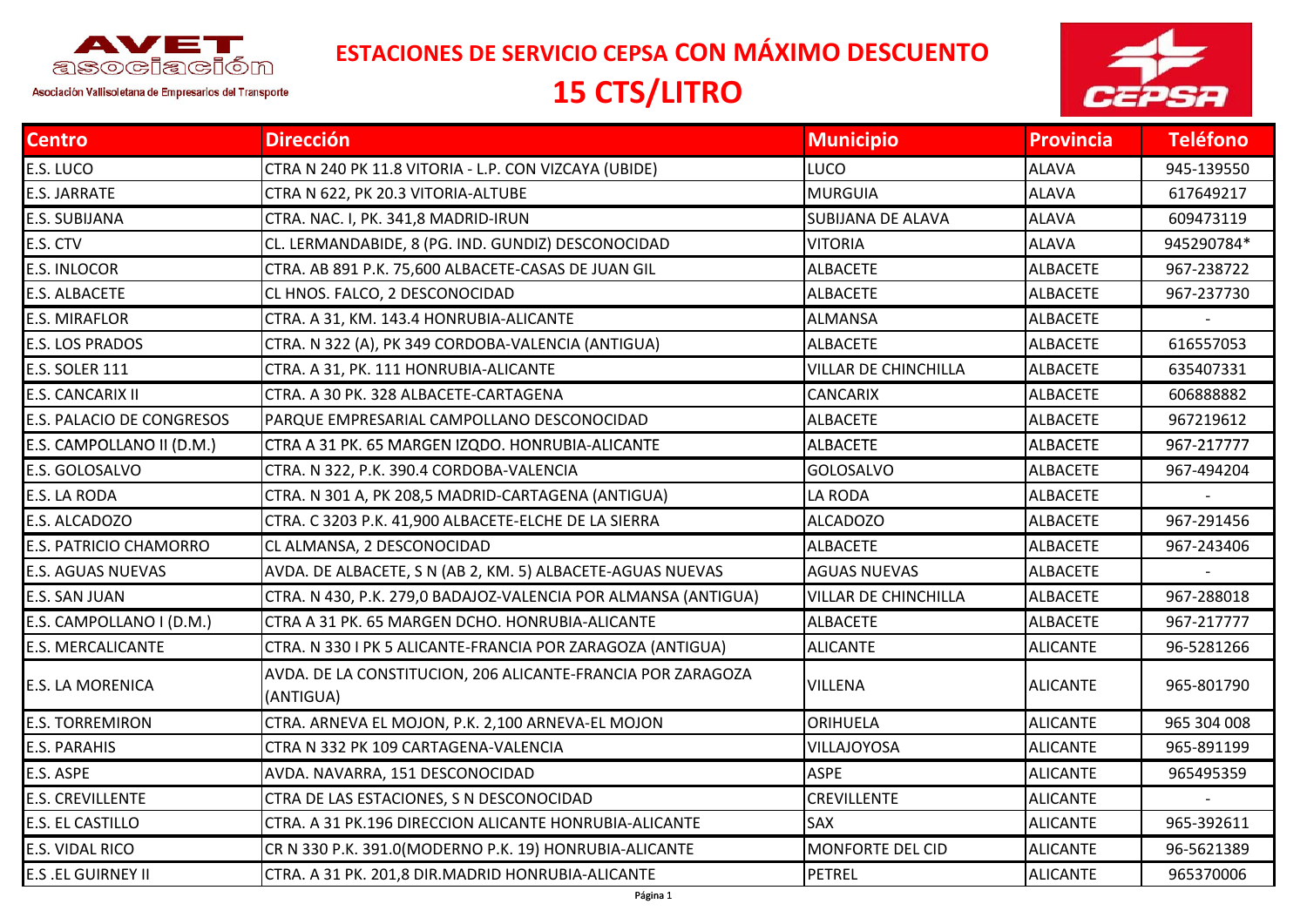| E.S. OJEDA                   | CTRA. AL 41 P.K. 2,700 ROQUETAS DE MAR-ALICUN                          | <b>ROQUETAS DE MAR</b>  | <b>ALMERIA</b>  | 950-320881     |
|------------------------------|------------------------------------------------------------------------|-------------------------|-----------------|----------------|
| E.S.AREA DE SERVICIO XIQUENA | AUTOVIA A 92, KM. 333 SEVILLA-BAZA-PUERTO LUMBRERAS (ANTIGUA)          | <b>FIÑANA</b>           | <b>ALMERIA</b>  | 667706571      |
| E.S. CAMPOHERMOSO            | CTRA. A.L.P. 204 P.K. 10,560 N-340 - CAMPOHERMOSO POR SAN ISIDRO       | <b>CAMPOHERMOSO</b>     | <b>ALMERIA</b>  | 950-385456     |
| E.S. EL PILAR OVERA          | CR A 334 P.K. 86,935 A-92 (BAZA) - N-340 (HUERCAL-OVERA)               | <b>HUERCAL OVERA</b>    | <b>ALMERIA</b>  | 950137695      |
| E.S. HUERCAL OVERA           | CTRA. N 340 P.K. 543,3 CADIZ-BARCELONA                                 | <b>HUERCAL OVERA</b>    | <b>ALMERIA</b>  | 950-135146     |
| E.S. BAYYANA                 | CTRA N 340 PK 111.5 CADIZ-BARCELONA (ANTIGUA)                          | <b>ALMERIA</b>          | <b>ALMERIA</b>  | 951-273270     |
| E.S. ALMERIMAR               | CTRA. DE ALMERIMAR, S N DESCONOCIDAD                                   | <b>EL EJIDO</b>         | <b>ALMERIA</b>  | 640223596      |
| E.S. EL REAL                 | CL VENTE VACIO PARC A 1 P.IND. EL REAL CADIZ-BARCELONA                 | <b>ANTAS</b>            | <b>ALMERIA</b>  | 950459079      |
| <b>E.S. AREASUR</b>          | AUTOVIA A 7, PK. 391 CADIZ-BARCELONA                                   | <b>ADRA</b>             | <b>ALMERIA</b>  | 950568056      |
| E.S. LA MORENA               | CTRA. NAC. 340, KM. 560, 1 CADIZ-BARCELONA (ANTIGUA)                   | <b>HUERCAL OVERA</b>    | <b>ALMERIA</b>  | 693803914      |
| E.S. COSTA ANDARAX           | PARQUE COMERCIAL LOS NARANJOS DESCONOCIDAD                             | HUERCAL DE ALMERIA      | <b>ALMERIA</b>  |                |
| E.S. GADOR                   | CTRA. N 324 P.K. 319,500 CORDOBA-ALMERIA POR JAEN                      | <b>GADOR</b>            | <b>ALMERIA</b>  | 950122879      |
| <b>E.S. ROQUETAS DE MAR</b>  | CR LA MOJONERA P.K. 3,5 BERJA-ROQUETAS DE MAR                          | <b>ROQUETAS DE MAR</b>  | <b>ALMERIA</b>  | 950-324088     |
| E.S. INDALO LAS LOMAS        | CTRA. NAC. 340A, PK 444 CADIZ-BARCELONA (ANTIGUA)                      | <b>ALMERIA</b>          | <b>ALMERIA</b>  | 645955439      |
| E.S. SAN ISIDRO              | CR N 340, P.K. 555 CADIZ-BARCELONA (ANTIGUA)                           | <b>HUERCAL OVERA</b>    | <b>ALMERIA</b>  | 600559169      |
| E.S. CATUXO I                | CTRA N 634, PK 548.5 SAN SEBASTIAN-SANTIAGO DE COMPOSTELA              | TAPIA DE CASARIEGO      | <b>ASTURIAS</b> | 985-623768     |
| <b>E.S. INFIESTO</b>         | CL COVADONGA, 37 SAN SEBASTIAN-SANTIAGO DE COMPOSTELA (ANTIGUA) PILOÑA |                         | <b>ASTURIAS</b> | 629253435      |
| E.S. SUPESA-POLA DE LENA     | CTRA N 630 PK 414.0 GIJON-SEVILLA                                      | POLA DE LENA            | <b>ASTURIAS</b> | 985-492554     |
| <b>E.S. EL PUENTE</b>        | CTRA. N 634 P.K. 431 SAN SEBASTIAN-SANTIAGO DE COMPOSTELA              | <b>GRADO</b>            | <b>ASTURIAS</b> | 985-750172*    |
| E.S. SERVICADARIO            | CTRA. AS 15 P.K. 50,4 N-634 (CORNEYANA) - L.P. CON LEON                | <b>CANGAS DE NARCEA</b> | <b>ASTURIAS</b> | 985-5812752    |
| E.S. JOVE                    | AVDA. PRINCIPE DE ASTURIAS, 78 DESCONOCIDAD                            | <b>GIJON</b>            | <b>ASTURIAS</b> | 985320770      |
| E.S. LA RIA                  | AV CONDE DE GUADALHORCE, 69 DESCONOCIDAD                               | <b>AVILES</b>           | <b>ASTURIAS</b> | 98-5573551     |
| E.S. LA FELGUERA             | AV. LA REGUERA, S N DESCONOCIDAD                                       | LANGREO                 | <b>ASTURIAS</b> | 985682451      |
| E.S. LA CHALANA              | CTRA. DE VIELLA, S N GRANADA-EL CASTRO POR FRESNEDA                    | <b>SIERO</b>            | <b>ASTURIAS</b> | 629253435      |
| <b>E.S. NORA CARBURANTES</b> | AVDA. DE OVIEDO, POL.IND.LA BARREDA S N DESCONOCIDAD                   | <b>NOREÑA</b>           | <b>ASTURIAS</b> | 985743415/0553 |
| E.S. ROCES                   | AVDA DE ROCES DESCONOCIDAD                                             | <b>GIJON</b>            | <b>ASTURIAS</b> | 629111188      |
| <b>E.S. PRENDES</b>          | CTRA. NAC. 632, KM. 78,8 GIJON-AVILES                                  | CARREÑO                 | <b>ASTURIAS</b> |                |
| E.S. CATUXO II               | JCTRA N 634, PK 548.5 SAN SEBASTIAN-SANTIAGO DE COMPOSTELA             | TAPIA DE CASARIEGO      | <b>ASTURIAS</b> |                |
| <b>E.S. SONSOLES</b>         | CTRA. DE BURGOHONDO, PK. 1,100 TOLEDO-VALLADOLID                       | <b>AVILA</b>            | <b>AVILA</b>    | 649977807      |
| E.S. ADANERO I (D.M.)        | CR N 6 P.K. 111 MARGEN DERECHO MADRID-LA CORUÑA                        | <b>ADANERO</b>          | <b>AVILA</b>    | 920-307054     |
| E.S. LA COLILLA              | CR N 110 P.K. 261,500 SORIA-PLASENCIA                                  | LA COLILLA              | <b>AVILA</b>    | 920-220031     |
| E.S. MORENO MUÑOZ            | CR N 110 P.K. 253 SORIA-PLASENCIA                                      | <b>AVILA</b>            | <b>AVILA</b>    | 920-220031     |
| E.S. MORENO MUÑOZ E HIJOS    | CTRA. N 110 PK. 253 SORIA-PLASENCIA                                    | <b>AVILA</b>            | <b>AVILA</b>    |                |
| E.S. ADANERO II (D.M.)       | CR N 6 P.K. 111 MARGEN IZQUIERDO MADRID-LA CORUÑA                      | ADANERO                 | <b>AVILA</b>    | 920-307054     |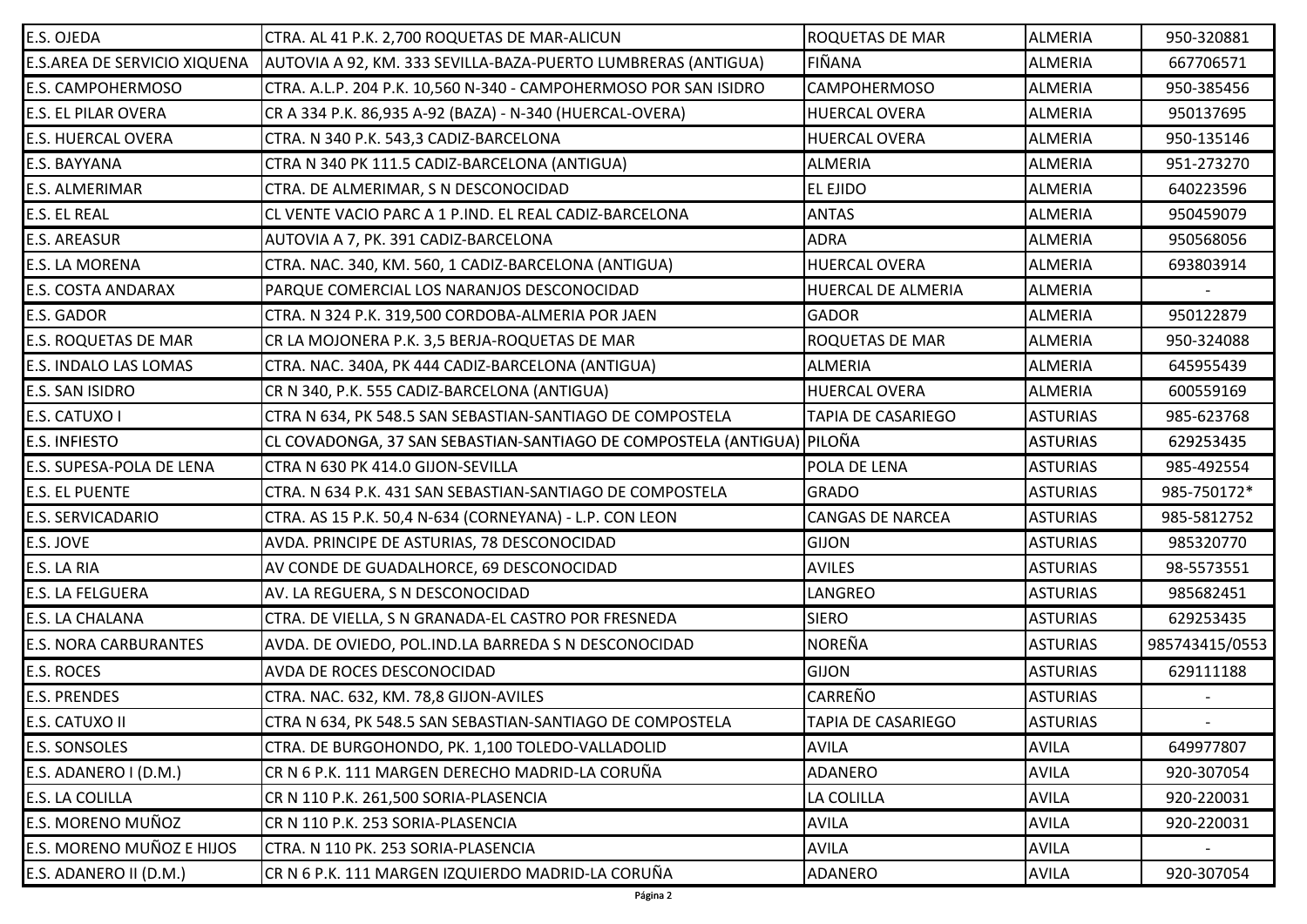| <b>E.S. MARINITO</b>                            | CTRA. EX 209, P.K. 37,5 BADAJOZ-MERIDA POR MONTIJO                                     | <b>MONTIJO</b>                    | <b>BADAJOZ</b>   | 924-454858      |
|-------------------------------------------------|----------------------------------------------------------------------------------------|-----------------------------------|------------------|-----------------|
| E.S. RAIGADA VALDIVIA                           | CTRA. N 430 P.K. 120 BADAJOZ-VALENCIA POR ALMANSA                                      | <b>VALDIVIA</b>                   | <b>BADAJOZ</b>   | 606938444       |
| <b>E.S. FIERROIL</b>                            | AUTOVIA A 66 PK. 657 GIJON-SEVILLA                                                     | VILLAFRANCA DE LOS BARROS BADAJOZ |                  | 615999286       |
|                                                 | E.S. CALZADILLA DE LOS BARROS  AUTOVIA A 66 PK. 694 GIJON-SEVILLA                      | <b>CALZADILLA DE LOS BARROS</b>   | <b>BADAJOZ</b>   | 924.14.92.82    |
| E.S. LLANOS DE EXTREMADURA                      | CTRA.SEVILLA KM.648 GIJON-SEVILLA                                                      | ALMENDRALEJO                      | <b>BADAJOZ</b>   | 924-670835      |
| E.S. AREA DE SERVICIO HARLEY<br><b>DAVIDSON</b> | CTRA NACIONAL V, PK.334,2 MADRID-BADAJOZ (ANTIGUA)                                     | <b>MERIDA</b>                     | <b>BADAJOZ</b>   | 638116680       |
| <b>E.S. EL CRUCE DE USAGRE</b>                  | CTRA.BADAJOZ GRANADA P.K. 97 BADAJOZ-GRANADA                                           | <b>USAGRE</b>                     | <b>BADAJOZ</b>   | 924585127       |
| <b>E.S. GURB</b>                                | EIX TRANSVERSAL LLEIDA GIRONA PK 174,5 LERIDA-GERONA (EJE<br>TRANSVERSAL)              | <b>GURB</b>                       | <b>BARCELONA</b> | 93-8853923      |
| E.S. GURB II                                    | CTRA. EIX TRANSVERSAL C 25, P.K. 175 LERIDA-GERONA (EJE TRANSVERSAL)                   | <b>GURB</b>                       | <b>BARCELONA</b> |                 |
| E.S. GORNAL                                     | CTRA. N 340 PK. 1196.525 CADIZ-BARCELONA                                               | <b>CASTELLET Y GORNAL</b>         | <b>BARCELONA</b> | 977168742       |
| <b>E.S. BON PASTOR</b>                          | C. CARACAS, 24 DESCONOCIDAD                                                            | <b>BARCELONA</b>                  | <b>BARCELONA</b> | 93-3114022      |
| E.S. BASEVA                                     | PGNO.IND.LA FERRERIA, S N DESCONOCIDAD                                                 | <b>MONCADA Y REIXACH</b>          | <b>BARCELONA</b> | 93-5752452      |
| E.S. VILLAQUIRAN                                | CTRA. NAC. 620A, KM. 32,3 BURGOS-PORTUGAL POR SALAMANCA                                | <b>VILLAQUIRAN DE LOS</b>         | <b>BURGOS</b>    | 947161353       |
| <b>E.S. ACEQUES</b>                             | CTRA. N 122 P.K. 278,160 ZARAGOZA-PORTUGAL                                             | <b>CASTRILLO DE LA VEGA</b>       | <b>BURGOS</b>    | 947-536192      |
| E.S. TAMACA AUTOCENTRO                          | POL.IND.AVD.LUIS MATEOS, 16 ZARAGOZA-PORTUGAL                                          | ARANDA DE DUERO                   | <b>BURGOS</b>    | 947-546536      |
| E.S. MILAGROS                                   | CR A 1 P.K. 149,500 MADRID-BURGOS                                                      | <b>MILAGROS</b>                   | <b>BURGOS</b>    | 947-500767      |
| E.S. CERRO                                      | CTRA. N 1, P.K. 214 MADRID-BURGOS                                                      | <b>MADRIGALEJO DEL MONTE</b>      | <b>BURGOS</b>    | 947173085       |
| <b>E.S. TUDANCA</b>                             | CR N I P.K.152,8 MADRID-BURGOS                                                         | <b>FUENTESPINA</b>                | <b>BURGOS</b>    | 947-506011      |
| E.S. VILLALONQUEJAR                             | CONDADO DE TREVIÑO, 30 DESCONOCIDAD                                                    | <b>BURGOS</b>                     | <b>BURGOS</b>    | 947 27 33 65    |
| E.S. TAMACA                                     | CR N I P.K. 146.600 MADRID-BURGOS                                                      | PARDILLA                          | <b>BURGOS</b>    | 947-500767      |
| E.S. LA BRUJULA                                 | CR N I P.K. 259,500 MADRID-IRUN                                                        | MONASTERIO DE RODILLA             | <b>BURGOS</b>    | 947-430371      |
| E.S. NTRA.SRA.DE                                | CTRA. CC 204 P.K. 23,9 PLASENCIA-POZUELO DEL ZARZON                                    | <b>MONTEHERMOSO</b>               | <b>CACERES</b>   | 927-430071      |
| E.S. LAS VEGAS                                  | CR C.511 P.K. 65,492 NAVALMORAL DE LA MATA - L.P. CON PORTUGAL POR<br><b>CORIA</b>     | <b>GALISTEO</b>                   | <b>CACERES</b>   | 927 19 40 40 *  |
| <b>E.S.HNOS.CORDERO BERMEJO</b>                 | CTRA. CC 523 P.K. 5.6 N-521 (MALPARTIDA DE CACERES) - EX-117 (EMBALSE<br>DE ALCANTARA) | ARROYO DE LA LUZ                  | <b>CACERES</b>   | 927-270008      |
| E.S. LA CASAREÑA                                | CM VECINAL CACERES CASAR DE CACERES PK 8 SOLLANA-PILAR DE LA<br>HORADADA               | <b>CASAR DE CACERES</b>           | <b>CACERES</b>   | 927-291661/0584 |
| E.S. ALMARAZ                                    | AUTOVIA A V KM. 193,800 MADRID-FRONTERA PORTUGUESA (BADAJOZ)                           | <b>ALMARAZ</b>                    | <b>CACERES</b>   | 630986803       |
| E.S. TRUJILLO I (D.M.)                          | CTRA. N V, P.K. 245,2 MADRID-FRONTERA PORTUGUESA (BADAJOZ)                             | <b>TRUJILLO</b>                   | <b>CACERES</b>   | 927-338428/30   |
| E.S. TRUJILLO II (D.M.)                         | CTRA. N V, P.K. 244,5 MADRID-FRONTERA PORTUGUESA (BADAJOZ)                             | <b>TRUJILLO</b>                   | <b>CACERES</b>   |                 |
| E.S. ALDEANUEVA                                 | CTRA. A 66 PK. 436.44 GIJON-SEVILLA                                                    | ALDEANUEVA DEL CAMINO             | <b>CACERES</b>   |                 |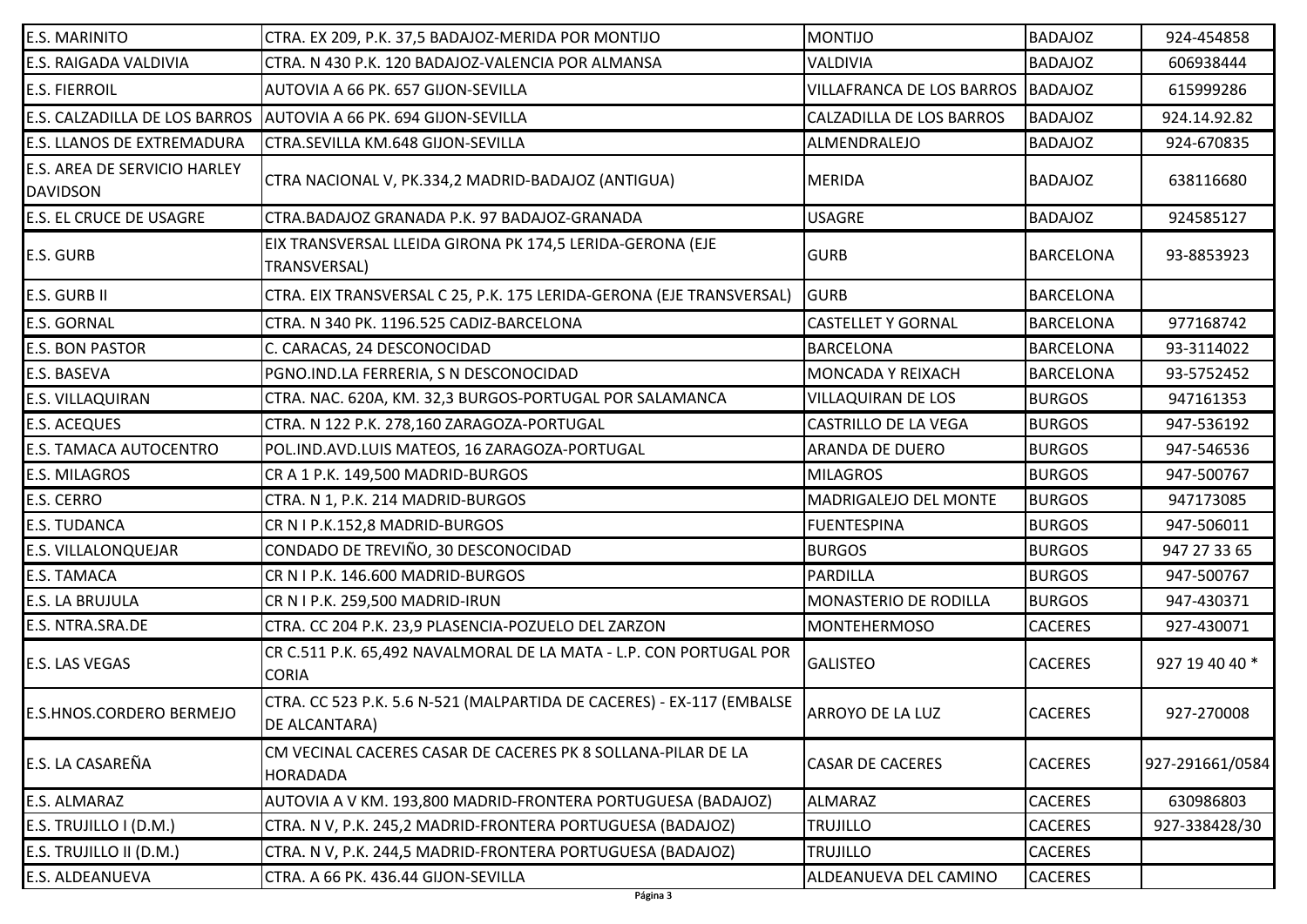| <b>E.S. TRUJILLO</b>                          | CTRA. R E, PK. 251.70 MADRID-BADAJOZ (ANTIGUA)                    | <b>TRUJILLO</b>                   | <b>CACERES</b>     | 678397589       |
|-----------------------------------------------|-------------------------------------------------------------------|-----------------------------------|--------------------|-----------------|
| <b>U.S. MANUEL GUERRERO</b><br><b>SANCHEZ</b> | JOSE ANTONIO PRIMO DE RIVERA, 25 DESCONOCIDAD                     | <b>MEDINA SIDONIA</b>             | CADIZ              | 956-411035      |
| <b>E.S. CAÑADA ANCHA</b>                      | CTRA. N IV P.K. 632 MADRID-CADIZ                                  | JEREZ DE LA FRONTERA              | CADIZ              | 956 185 133     |
| E.S. LA PALMOSA                               | CR 440 PK.57 JEREZ LOS BARRIOS APD.45 JEREZ DE LA FRONTERA-LOS    | <b>ALCALA DE LOS GAZULES</b>      | CADIZ              | 956-413212      |
| <b>E.S. ROMPEOLAS</b>                         | CL PUERTO REAL, S N DESCONOCIDAD                                  | <b>CADIZ</b>                      | <b>CADIZ</b>       | 956-283715      |
| E.S. LA JARA                                  | CR C 441 P.K. 67,1 JEREZ DE LA FRONTERA-CHIPIONA                  | <b>CHIPIONA</b>                   | <b>CADIZ</b>       | 956-374602      |
| <b>E.S. PUERTO BAHIA DE</b>                   | AVDA. GAITAN AYALA, S N DESCONOCIDAD                              | <b>ALGECIRAS</b>                  | CADIZ              | 676707363       |
| <b>E.S. GUADACORTE I</b>                      | CTRA. N 340 P.K. 110,8 DIRECCION MADRID CADIZ-BARCELONA           | LOS BARRIOS                       | CADIZ              | 956-677202      |
| <b>E.S. GUADACORTE II</b>                     | CTRA. N 340 P.K. 110,8 DIRECCION MADRID CADIZ-BARCELONA           | <b>LOS BARRIOS</b>                | CADIZ              | 956-677202      |
| <b>E.S. SAN ROQUE</b>                         | CTRA N 634 PK 232.0 SAN SEBASTIAN-SANTIAGO DE COMPOSTELA          | <b>TORRELAVEGA</b>                | <b>CANTABRIA</b>   | 942-881066/4268 |
| <b>E.S. ANERO</b>                             | CTRA. SV 4303 P.K. 1,5 Bº LA SOTA BILBAO-SANTANDER / TORRELAVEGA- | <b>ANERO</b>                      | <b>CANTABRIA</b>   | 942 507297      |
| E.S. GAVISA                                   | CTRA. C 232, P.K. 3.0 GRAO DE CASTELLON-L.P. CON TERUEL POR ONDA  | <b>CASTELLON DE LA PLANA</b>      | <b>CASTELLON</b>   | 964-220598      |
| E.S. ONDA 1                                   | AVDA. MEDITERRANI, 34 ALDEASECA DE LA FRONTERA-CANTALAPIEDRA      | <b>ONDA</b>                       | <b>CASTELLON</b>   | 964/602461      |
| <b>E.S. BARRACAS</b>                          | CTRA N 234 PK 60.3 SAGUNTO-BURGOS                                 | <b>BARRACAS</b>                   | <b>CASTELLON</b>   | 964-121005/064  |
| <b>E.S. VERDERA</b>                           | CTRA. N 340 P.K. 142.2 CADIZ-BARCELONA                            | <b>VINAROZ</b>                    | <b>CASTELLON</b>   | 964-401504      |
| E.S. TIERCAS (D.M.)                           | CTRA. N 340, PK. 963,7 CADIZ-BARCELONA                            | ALQUERIAS DEL NIÑO                | <b>CASTELLON</b>   | 964511588       |
| E.S. JOSE M.BUENO ANDREU                      | CTRA. CS 6011 P.K. 1,200 ALMENARA-VALL DE UXO                     | <b>ALMENARA</b>                   | <b>CASTELLON</b>   | 96-2623452      |
| E.S. SOS                                      | CTRA N 340 PK 63.3 CADIZ-BARCELONA                                | <b>CASTELLON DE LA PLANA</b>      | <b>CASTELLON</b>   | 964-217829      |
| <b>E.S. FRAVIFE</b>                           | CTRA. CV 20 P.K. 2.3 GRAO DE CASTELLON-L.P. CON TERUEL POR ONDA   | <b>VILLARREAL DE LOS INFANTES</b> | <b>CASTELLON</b>   | 964511783 *     |
| <b>E.S. MARKOLE</b>                           | CTRA. N 340, P.K. 950 CADIZ-BARCELONA                             | <b>CHILCHES</b>                   | <b>CASTELLON</b>   | 964 584000      |
| <b>E.S. GAVISA PUERTO</b>                     | MUELLE SERRANO LLOBERAS PUERTO CASTELLON DESCONOCIDAD             | <b>CASTELLON DE LA PLANA</b>      | <b>CASTELLON</b>   | 964-22 05 98    |
| E.S. EL CAM                                   | CTRA. N 340 PK. 1027 CADIZ-BARCELONA                              | <b>ALCALA DE CHIVERT</b>          | <b>CASTELLON</b>   | 964410670       |
| <b>E.S. FRANCISCO MOLINA</b>                  | CTRA. N IV P.K. 178,800 MADRID-CADIZ                              | <b>MEMBRILLA</b>                  | <b>CIUDAD REAL</b> | 926-696001      |
| <b>E.S. BECARES</b>                           | CTRA. NAC. 430, PK. 305 BADAJOZ-VALENCIA POR ALMANSA              | <b>CIUDAD REAL</b>                | <b>CIUDAD REAL</b> | 926216260       |
| <b>E.S. EL HIDALGO</b>                        | CR N IV P.K. 193,500 MADRID-CADIZ                                 | VALDEPEÑAS                        | <b>CIUDAD REAL</b> | 926-312314      |
| <b>E.S. LA PURISIMA</b>                       | CR N IV KM. 220 MADRID-CADIZ                                      | <b>SANTA CRUZ DE MUDELA</b>       | <b>CIUDAD REAL</b> | 926-331360      |
| E.S. ROPERO                                   | AVDA. DE LOS VINOS, 2 CORDOBA-TARRAGONA POR CUENCA                | ALCAZAR DE SAN JUAN               | <b>CIUDAD REAL</b> | 618152284       |
| <b>E.S. CARBURANTES SAN ISIDRO</b>            | PASEO SAN ISIDRO, 14 DESCONOCIDAD                                 | TOMELLOSO                         | <b>CIUDAD REAL</b> |                 |
| <b>E.S. LA ESTRELLA</b>                       | CR C 415, PK 2,300 PORZUNA - ALMANSA                              | <b>MIGUELTURRA</b>                | <b>CIUDAD REAL</b> | 630-876789      |
| <b>E.S. ALAMEDA DE CERVERA</b>                | CTRA. C 400 P.K. 114,800 TOLEDO - N-430 (MUNERA)                  | <b>ALAMEDA DE CERVERA</b>         | <b>CIUDAD REAL</b> | 926-582066      |
| <b>E.S. DELTA OIL</b>                         | CTRA. C 417, P.K. 16.200 DAIMIEL-ALMAGRO                          | <b>BOLAÑOS DE CALATRAVA</b>       | <b>CIUDAD REAL</b> | 926872523 *     |
| <b>E.S. CARBURANTES SAN ISIDRO</b>            | CTRA. NAC. 401, PK. 164,8 MADRID-CIUDAD REAL (ANTIGUA)            | <b>MALAGON</b>                    | <b>CIUDAD REAL</b> | 630876789       |
| E.S. ARROYO DE LA MIEL                        | CTRA. R 4 P.K. 405 MADRID-CADIZ (ANTIGUA)                         | <b>CORDOBA</b>                    | <b>CORDOBA</b>     | 957-294130      |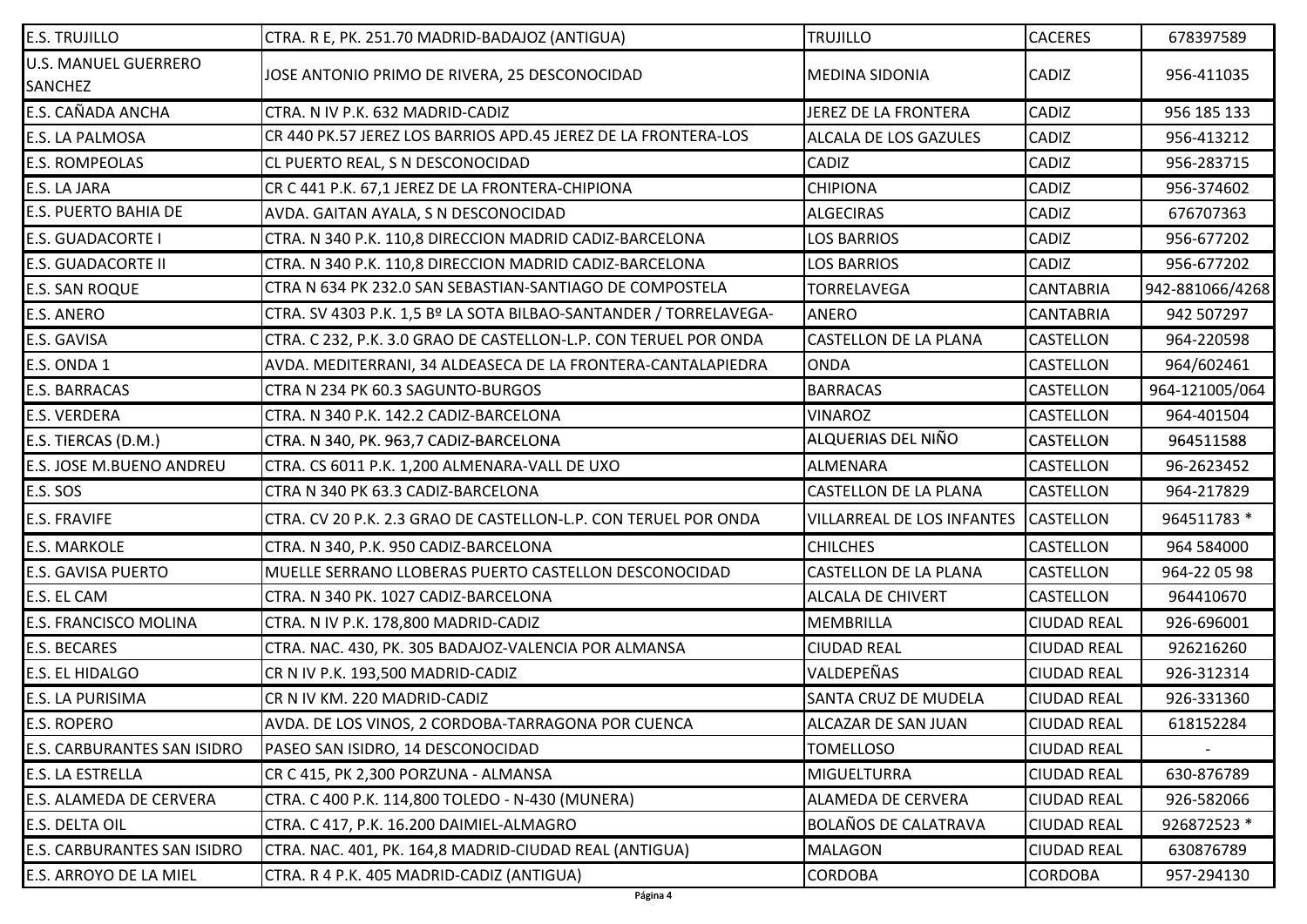| E.S. MESEGO                                  | CR R 4 P.K. 424.0 MADRID-CADIZ (ANTIGUA)                           | <b>ALDEA QUINTANA</b>        | <b>CORDOBA</b>     | 957-306 118   |
|----------------------------------------------|--------------------------------------------------------------------|------------------------------|--------------------|---------------|
| E.S. LA MEZQUITA                             | CTRA. N IV P.K. 393,524 MADRID-CADIZ                               | <b>CORDOBA</b>               | <b>CORDOBA</b>     | 957-306118    |
| E.S. EL BERROCAL                             | CTRA N 331 P.K. 95.5 CORDOBA-MALAGA                                | <b>BENAMEJI</b>              | <b>CORDOBA</b>     | 656877013     |
| E.S. AREA 77 (II)                            | AUTOVIA LEVANTE A 3 PK. 77 MARG.IZQ MADRID-VALENCIA                | <b>BELINCHON</b>             | <b>CUENCA</b>      |               |
| E.S. AREA 77 (I)                             | AUTOVIA LEVANTE A 3 PK. 77 MARG. DCHO. MADRID-VALENCIA             | <b>BELINCHON</b>             | <b>CUENCA</b>      |               |
| <b>E.S. HNOS.BENITO HUETE</b>                | CTRA. CU 211 PK 26 HUETE-VILLALBA DEL REY                          | <b>VILLALBA DEL REY</b>      | <b>CUENCA</b>      | 969-370043    |
| E.S. SAN ROQUE CASTILLO<br><b>GARCIMUÑOZ</b> | CR N III AUTOV.DE LEVANTE P.K. 161 MADRID-VALENCIA                 | CASTILLO DE GARCIMUÑOZ       | <b>CUENCA</b>      | 969-292015    |
| E.S. CASTILLO DE GARCIMUÑOZ                  | CTRA. N III P.K. 162,080 MADRID-VALENCIA                           | CASTILLO DE GARCIMUÑOZ       | <b>CUENCA</b>      | 969-292490    |
| E.S. LASERNA TRIVIÑO                         | CTRA. MADRID VALENCIA, P.K. 167,5 MADRID-VALENCIA                  | <b>HONRUBIA</b>              | <b>CUENCA</b>      | 969 29 20 15* |
| E.S. CASTILLEJO DE INIESTA                   | AUTOVIA A 3, KM. 224 (DIR. VALENCIA) MADRID-VALENCIA               | <b>CASTILLEJO DE INIESTA</b> | <b>CUENCA</b>      | 962-312124/9  |
| E.S. CERVERA OIL                             | CTRA. A 3 MADRID VALENCIA, PK, 141,5 MADRID-VALENCIA               | <b>CERVERA DEL LLANO</b>     | <b>CUENCA</b>      | 667776124     |
| E.S. VERGES                                  | CTRA. C 31, P.K. 357,8 SANTA CRISTINA D'ARO-FIGUERES               | <b>VERGES</b>                | <b>GERONA</b>      | 972-780134    |
| E.S. ELF-LA JUNQUERA                         | CR UNIDIRECCIONAL DE ADUANAS N II MADRID-BARCELONA-LA JUNQUERA     | LA JUNQUERA                  | <b>GERONA</b>      | 972-555311    |
| <b>E.S. CURRO VARGAS</b>                     | PUENTE TOLEDANO S N DESCONOCIDAD                                   | <b>MOTRIL</b>                | <b>GRANADA</b>     | 958-600222    |
| E.S. DARRO                                   | CTRA. A 308, PK. 26.600 CORDOBA-ALMERIA POR JAEN                   | <b>DARRO</b>                 | <b>GRANADA</b>     | 958345292     |
| E.S. RIO FARDES                              | AUTOVIA A 92 SEVILLA BAZA, PK. 284,8 SEVILLA-BAZA-PUERTO LUMBRERAS | PURULLENA                    | <b>GRANADA</b>     | 639763763     |
| E.S. VENTA DEL SOL                           | CTRA N 342 PK 176.6 JEREZ DE LA FRONTERA-AGUILAS                   | <b>BAZA</b>                  | <b>GRANADA</b>     | 958700385     |
| E.S. SANTA AMALIA                            | CTRA. N 432 P.K. 429 BADAJOZ-GRANADA                               | <b>ATARFE</b>                | <b>GRANADA</b>     | 958-438759    |
| E.S. LA PALMA                                | CTRA. N 342 P.K. 500,100 SEVILLA-BAZA-PUERTO LUMBRERAS             | LOJA                         | <b>GRANADA</b>     | 958-313802    |
| <b>E.S. GUADIX NORTE</b>                     | AUTOVIA A 92, PK. 292 GUADIX-PUERTO LUMBRERAS                      | <b>GUADIX</b>                | <b>GRANADA</b>     | 639763763     |
| E.S. LEÑAS EL PELAO                          | CTRA. A 92 N 341,6 GUADIX-PUERTO LUMBRERAS                         | <b>BAZA</b>                  | <b>GRANADA</b>     |               |
| <b>E.S. MUCHO MOTRIL</b>                     | CTRA. N 340 P.K. 11,100 CADIZ-BARCELONA                            | <b>CARCHUNA</b>              | <b>GRANADA</b>     | 958-623226    |
| E.S. SAN MIGUEL                              | CR N 432 P.K.425 BADAJOZ-GRANADA                                   | PINOS PUENTE                 | <b>GRANADA</b>     | 958-450177    |
| <b>E.S. MOTRIL</b>                           | CTRA. N 323, P.K. 193.0 BAILEN-MOTRIL                              | <b>MOTRIL</b>                | <b>GRANADA</b>     | 958-600340    |
| E.S. ILLORA                                  | CR C 222 P.K. 0,7 (ILLORA GRANADA) ILLORA-GRANADA                  | <b>ILLORA</b>                | <b>GRANADA</b>     | 958463056     |
| E.S. CARO                                    | CTRA. N 342 A 92 P.K. 329,600 SEVILLA-BAZA-PUERTO LUMBRERAS        | <b>DARRO</b>                 | <b>GRANADA</b>     | 958680031     |
| E.S. ALTO CAMPOO                             | CL JULIAN BESTEIRO, 28 DESCONOCIDAD                                | GUADALAJARA                  | <b>GUADALAJARA</b> | 915618368     |
| <b>E.S. AREA 112</b>                         | CTRA. N II, P.K. 112 MADRID-BARCELONA-LA JUNQUERA                  | <b>ALGORA</b>                | <b>GUADALAJARA</b> | 616928524     |
| U.S. POSTE LEGAZPIA                          | CTRA. LEGAZPI OÑATE DESCONOCIDAD                                   | LEGAZPIA                     | <b>GUIPUZCOA</b>   | 943-734219    |
| E.S. IRUN                                    | CTRA R 1 PK 480.5 MADRID-IRUN                                      | <b>IRUN</b>                  | <b>GUIPUZCOA</b>   | 943-638412    |
| E.S. NARRONDO                                | CTRA. N 634, P.K. 29,7 SAN SEBASTIAN-SANTIAGO DE COMPOSTELA        | ZUMAYA                       | <b>GUIPUZCOA</b>   | 943-861082    |
| <b>E.S. ETXEGARATE</b>                       | CTRA. N I PK. 406 MADRID-BURGOS                                    | <b>IDIAZABAL</b>             | <b>GUIPUZCOA</b>   | 943187810     |
| E.S. BILLABONA                               | CTRA. A 1, PK. 443 MARGEN IZQUIERDO MADRID-BURGOS<br>Página 5      | <b>VILLABONA</b>             | <b>GUIPUZCOA</b>   | 943693079     |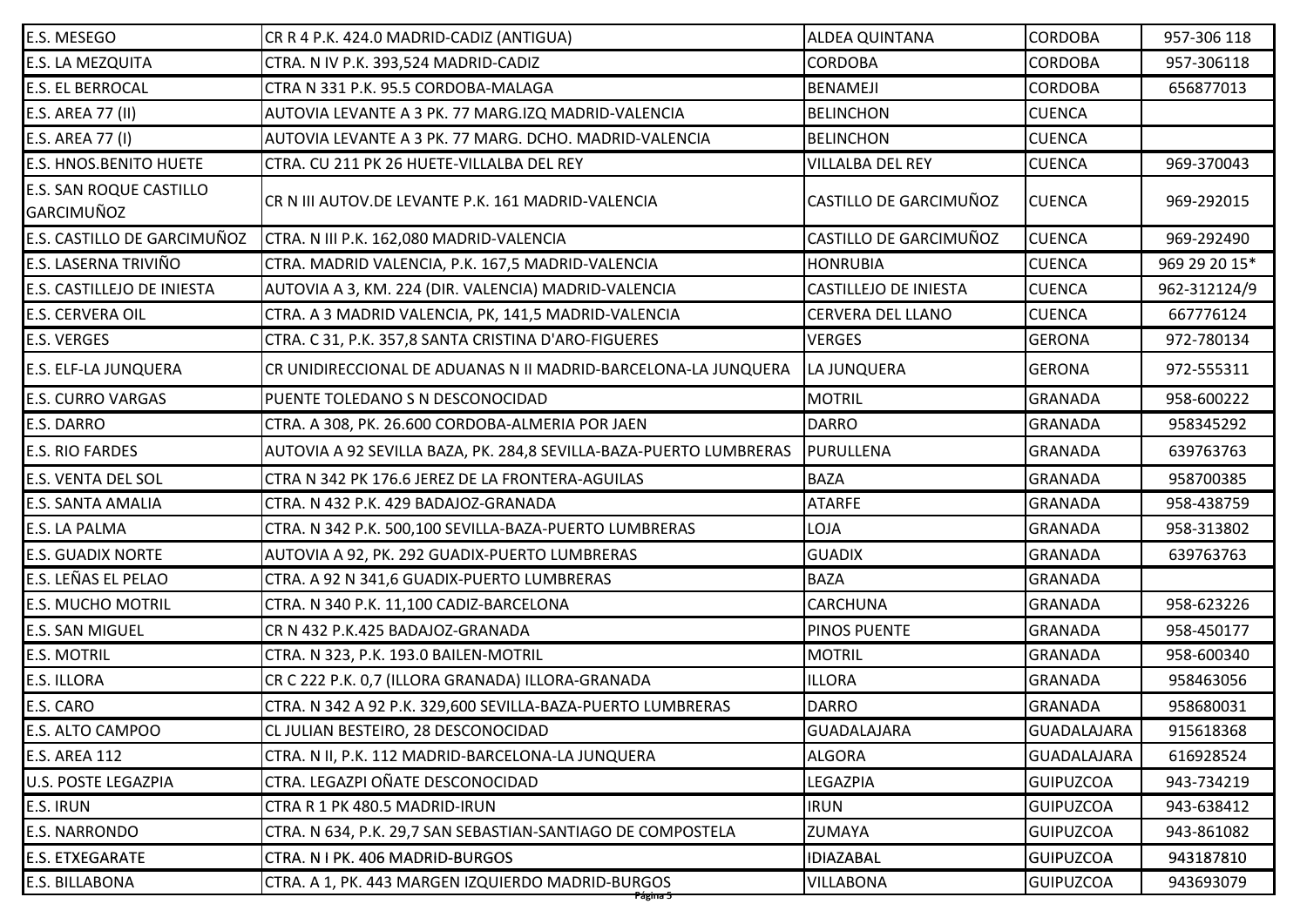| E.S. ITZIAR I                         | AUTOPISTA A 8, KM. 55 BEHOBIA-BILBAO                                                          | <b>ICIAR</b>               | <b>GUIPUZCOA</b> | 670884444      |
|---------------------------------------|-----------------------------------------------------------------------------------------------|----------------------------|------------------|----------------|
| E.S. ITZIAR II                        | AUTOPISTA A 8, KM. 55 BEHOBIA-BILBAO                                                          | <b>ICIAR</b>               | <b>GUIPUZCOA</b> | 670884444      |
| E.S. ALOSNO                           | CTRA CC 443, PK. 27,600 GIBRALEON-ROSAL DE LA FRONTERA                                        | <b>ALOSNO</b>              | <b>HUELVA</b>    | 673297286      |
| E.S. A-49 TRIGUEROS I                 | AUTOVIA A 49, PK. 70,3 SEVILLA-AYAMONTE                                                       | <b>TRIGUEROS</b>           | <b>HUELVA</b>    |                |
| E.S. A-49 TRIGUEROS II                | CTRA. A 49 PK. 70.3 SEVILLA-AYAMONTE                                                          | <b>TRIGUEROS</b>           | <b>HUELVA</b>    | 959356363      |
| E.S. PABLO RADA<br>COMBUSTIBLES, S.L. | AVDA. DE ANDALUCIA, S N DESCONOCIDAD                                                          | <b>HUELVA</b>              | <b>HUELVA</b>    | 929262974      |
| E.S. CASTEJON DEL PUENTE              | CTRA. N 240, P.K. 149,500 TARRAGONA-GALDAKAO                                                  | <b>CASTEJON DEL PUENTE</b> | <b>HUESCA</b>    | 974 40 38 17 * |
| E.S. CANFRANC                         | CTRA. N 330, PK. 664 ALICANTE-FRANCIA POR ZARAGOZA                                            | <b>CANFRANC- ESTACION</b>  | <b>HUESCA</b>    | 696424622      |
| E.S. AINSA                            | AV PIRENAICA, 14 N-123 (ENATE) - FRANCIA POR AINSA                                            | <b>AINSA</b>               | <b>HUESCA</b>    | 974-500006     |
| E.S. EL PASO II(D.M.)                 | CTRA N IV PK.294 (CADIZ MADRID) MADRID-CADIZ (ANTIGUA)                                        | <b>BAILEN</b>              | <b>JAEN</b>      | 953-670302     |
| E.S. EL OLIVO                         | CTRA N 323 PK 32.0 BAILEN-MOTRIL (ANTIGUA)                                                    | <b>JAEN</b>                | <b>JAEN</b>      | 953281041      |
| E.S. ANDUJAR II                       | CTRA R 4 PK 316.7 MADRID-CADIZ                                                                | <b>ANDUJAR</b>             | <b>JAEN</b>      | 953-507942     |
| E.S. SAN ANTONIO                      | CTRA. LINARES ORCERA (C 3210), OK. 48,2 N-322 BEAS DE SEGURA - LINARES SANTISTEBAN DEL PUERTO |                            | <b>JAEN</b>      | 636985151      |
| <b>E.S. RIO GORDILLO</b>              | CTRA. A 316, PK. 65 UBEDA-ALCAUDETE                                                           | TORREDELCAMPO              | <b>JAEN</b>      | 636985151      |
| U.S. LOS ANGELES GAS                  | AV ALFEREZ PROVISIONAL, 10 DESCONOCIDAD                                                       | LA CORUÑA                  | LA CORUÑA        | 981509999      |
| E.S. MELLID                           | CTRA. C 547 P.K. 560.0 AVDA.DE LUGO,S N. LUGO-SANTIAGO DE                                     | <b>MELLID</b>              | LA CORUÑA        | 981-506250     |
| E.S. ESTASER A SILVA                  | CL XAQUIN LORENZO, 28 30 SANTA COMBA-LA SILVA                                                 | <b>CERCEDA</b>             | LA CORUÑA        | 981-692428     |
| E.S. CAMPOLONGO                       | N 651 PK 16,5 BETANZOS-EL FERROL                                                              | PUENTEDEUME                | LA CORUÑA        | 608366605      |
| E.S. OS CARBALLOS                     | CTRA. OS CARBALLOS NARZOA, P.K. 53 LA CORUÑA-TUY                                              | <b>OROSO</b>               | LA CORUÑA        | 981680606      |
| E.S. PAZOS                            | CTRA. AC 422, P.K. 37,2 BUÑOS-PUENTECESURES                                                   | PUENTECESO                 | LA CORUÑA        | 981753797      |
| E.S. GARLOU                           | CTRA. C 550 P.K. 53 CEE - PADRON                                                              | <b>BOIRO</b>               | LA CORUÑA        | 981 844471     |
| E.S. VILLA DE NOYA                    | CL SAN BERNARDO, S N NOYA- SANTIAGO DE COMPOSTELA                                             | <b>NOYA</b>                | LA CORUÑA        | 981-823 415*   |
| E.S.ESCLAVITUD - PADRON               | CTRA N 550, PK 76,400 LA CORUÑA-TUY                                                           | <b>ESCLAVITUD</b>          | LA CORUÑA        | 981-803251     |
| E.S. GASOLEOS MONTAÑA S.L.            | C 552 PK 58,56 LA CORUÑA-FINISTERRE                                                           | <b>BAYO</b>                | LA CORUÑA        |                |
| E.S. COMPOSTELA                       | RUA DO AMIO, PARC.32 POL.IND.COSTA VELLA DESCONOCIDAD                                         | SANTIAGO DE COMPOSTELA     | LA CORUÑA        | 981 887458     |
| <b>E.S. RECTA DE XOANE</b>            | AVDA. MALPICA, 66 68 CARBALLO-MALPICA DE BERGANTIÑOS                                          | CARBALLO                   | LA CORUÑA        | 608388927      |
| E.S. ALVEDRO                          | CTRA. NAC. 550, PK 9,4 LA CORUÑA-TUY                                                          | <b>CULLEREDO</b>           | LA CORUÑA        | 981 650 251    |
| E.S. SAN MATEO                        | CTRA. AC 116 PK. 5.7 FERROL-MEIRAS-VALDOVIÑO                                                  | <b>NARON</b>               | LA CORUÑA        | 981-485000     |
| E.S. ESPIRITU SANTO                   | CTRA. N VI, P.K. 582 MADRID-LA CORUÑA                                                         | <b>SADA</b>                | LA CORUÑA        | 981-611637     |
| E.S. OLEIROS                          | CR LC 147 PK. 9.0 PERILLO-SADA                                                                | <b>OLEIROS</b>             | LA CORUÑA        | 981-610775     |
| E.S. SAN CAMILO                       | CTRA N 232 PK 4,16 VINAROZ-SANTANDER                                                          | <b>NAVARRETE</b>           | LA RIOJA         | 941-440422     |
| E.S. PLACIDO RIAÑO                    | CTRA. N 120 P.K. 43 LOGROÑO-VIGO (ANTIGUA)                                                    | <b>BAÑARES</b>             | LA RIOJA         | 941-340945     |
| E.S. LOS ROSALES                      | CTRA R 6, PK 374,800 MADRID-LA CORUÑA                                                         | ALMAZCARA                  | <b>LEON</b>      | 663777445      |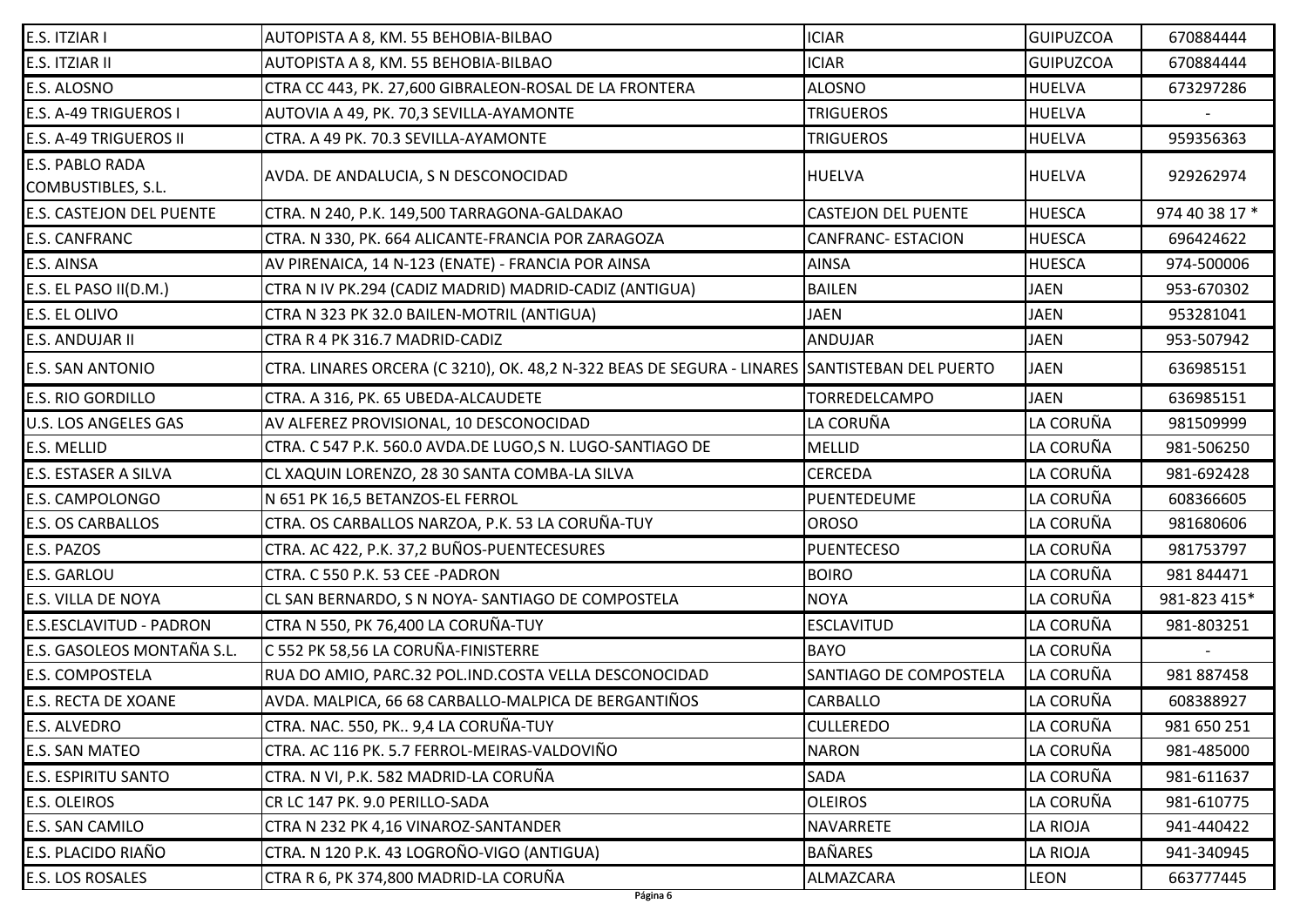| <b>E.S. GASOPETROL</b>                | CR C 621 MAYORGA ASTORGA, P.K. 50.4 MAYORGA-HOSPITAL DE ORBIGO                     | <b>URDIALES DEL PARAMO</b> | <b>LEON</b>   | 987373776    |
|---------------------------------------|------------------------------------------------------------------------------------|----------------------------|---------------|--------------|
| <b>E.S. OTERICO</b>                   | CRTA. LE 493 P.K. 43 RIOSCURO - LA MAGDALENA                                       | <b>RIELLO</b>              | <b>LEON</b>   | 987-580702   |
| E.S. PUERTA DE ASTORGA                | CTRA. ASTORGA A VAL S.LORENZO, P.K. 1,20 MADRID-LA CORUÑA                          | <b>ASTORGA</b>             | <b>LEON</b>   | 987617066    |
| E.S. LA VEGUILLA I                    | AUTOVIA A 231, P.K. 49 VALDEARGORFA - L.P. CON TARRAGONA                           | <b>SAHAGUN DE CAMPOS</b>   | <b>LEON</b>   |              |
| <b>E.S. LA VEGUILLA II</b>            | AUTOVIA A 231, P.K. 49 (BURGOS A LEON) LEON-BURGOS                                 | <b>SAHAGUN DE CAMPOS</b>   | <b>LEON</b>   |              |
| <b>E.S. LA HACIENDA</b>               | A 6 PK.303 MADRID-LA CORUÑA                                                        | LA BAÑEZA                  | <b>LEON</b>   |              |
| E.S.VILLAMANIN                        | CTRA. N 630 PK. 105.400 GIJON-SEVILLA                                              | VILLAMANIN                 | <b>LEON</b>   | 987-598033   |
| E.S. LA HACIENDA                      | CTRA. N 6 P.K. 302,600 MADRID-LA CORUÑA (ANTIGUA)                                  | LA BAÑEZA                  | <b>LEON</b>   | 649804152    |
| E.S. EL PASO HONROSO                  | CTRA. N 120 P.K. 335.3 LOGROÑO-VIGO                                                | <b>HOSPITAL DE ORBIGO</b>  | <b>LEON</b>   | 987-361010   |
| E.S. DALMAU                           | AV. DEL EJERCITO, 44 MADRID-BARCELONA-LA JUNQUERA                                  | LERIDA                     | LERIDA        | 973267972    |
| <b>E.S. PONT DE SUERT</b>             | CR N 230 P.K. 124,700 LERIDA-FRANCIA                                               | <b>EL PONT DE SUERT</b>    | LERIDA        | 973-691186   |
| <b>E.S. FONDARELLA</b>                | AUTOVIA A 2 PK. 485,120 MADRID-BARCELONA-LA JUNQUERA                               | <b>FONDARELLA</b>          | <b>LERIDA</b> | 973295238    |
| E.S. LAGAS DA MEIRA                   | CTRA. NAC. 640, P.K. 59,8 RIBADEO-VILLAGARCIA DE AROSA                             | <b>MEIRA</b>               | <b>LUGO</b>   | 98-2330126   |
| E.S. O CORGO I                        | AUTOVÍA A 6, KM 487 MADRID-LA CORUÑA                                               | <b>CORGO</b>               | <b>LUGO</b>   | 982300206    |
| E.S. O CORGO II                       | AUTOVÍA A 6, KM 487 MADRID-LA CORUÑA                                               | <b>CORGO</b>               | <b>LUGO</b>   | 982300208    |
|                                       | E.S. CAFESTORE GUITIRIZ NORTE  AUTOVIA A 6, PK. 538 MARG. DERECHO MADRID-LA CORUÑA | <b>GUITIRIZ</b>            | <b>LUGO</b>   | 609875231    |
| <b>E.S. CAFESTORE GUITIRIZ SUR</b>    | AUTOVIA A 6, PK. 538 MARG. IZQUIERDO MADRID-LA CORUÑA                              | <b>GUITIRIZ</b>            | <b>LUGO</b>   | 649875231    |
| <b>E.S. CAMPOS</b>                    | CTRA. N 540 P.K. 45.1 LUGO-ORENSE                                                  | <b>TABOADA</b>             | LUGO          | 619264827    |
| E.S. A'RODA                           | CTRA. N 634 P.K. 603 SAN SEBASTIAN-SANTIAGO DE COMPOSTELA                          | <b>GONTAN</b>              | <b>LUGO</b>   | 982-508035   |
| E.S. SAN SEBASTIAN DE LOS             | CTRA. A 1, PK. 24,100 DIRECCION BURGOS MADRID-BURGOS                               | SAN SEBASTIAN DE LOS REYES | <b>MADRID</b> | 916570260    |
| E.S. GETAFE I                         | CTRA. MADRID TOLEDO, KM. 10 MADRID-TOLEDO                                          | <b>GETAFE</b>              | <b>MADRID</b> | 683196907    |
| E.S. LOS ANGELES I - GETAFE<br>(D.M.) | AUTOV A 4 PK 14.3 MADRID-CADIZ                                                     | <b>GETAFE</b>              | <b>MADRID</b> | 91-6964159   |
| LOS ANGELES H2H                       | AUTOV A 4 PK 14.3 MADRID-CADIZ                                                     | <b>GETAFE</b>              | <b>MADRID</b> | 91-6964159   |
| <b>E.S. SOMOSIERRA</b>                | CTRA.R 1, PK 92, 500 MADRID-BURGOS                                                 | <b>SOMOSIERRA</b>          | <b>MADRID</b> | 91-8699032   |
| E.S. DISCO                            | CTRA. CORUÑA, KM. 11,6 MARGEN DERECHO MADRID-LA CORUÑA                             | <b>MADRID</b>              | <b>MADRID</b> | 913729522    |
| E.S. LOESSA I                         | CTRA. MADRID CADIZ KM, 12,5 MADRID-CADIZ                                           | <b>GETAFE</b>              | <b>MADRID</b> | 683196906    |
| <b>E.S. AUTOLYT</b>                   | CL LAS AGUILAS, 18 DESCONOCIDAD                                                    | <b>PINTO</b>               | <b>MADRID</b> | 620945912    |
| E.S. VILLECA II                       | AVDA. DE LA LENGUA ESPAÑOLA, S N LEGANES-VILLAVERDE                                | <b>LEGANES</b>             | <b>MADRID</b> | 91-680 50 88 |
| E.S. URTINSA                          | CL EBANISTAS, 2. DESCONOCIDAD                                                      | <b>ALCORCON</b>            | <b>MADRID</b> | 916436612    |
| <b>E.S. TORREJON DE VELASCO</b>       | CR M 404 P.K. 31 R-5 (NAVALCARNERO) - R-3 (VILLAREJO DE SALVANES)                  | <b>TORREJON DE VELASCO</b> | <b>MADRID</b> | 91-8145082   |
| E.S. PINTO                            | CTRA. M 841, P.K. 3,5 PINTO-SAN MARTIN DE LA VEGA                                  | <b>PINTO</b>               | <b>MADRID</b> | 916923608    |
| E.S. PARACUELLOS                      | CL MIGUEL DE CERVANTES, 2 BARAJAS-FUENTE EL SAZ                                    | PARACUELLOS DE JARAMA      | <b>MADRID</b> | 91 6580525   |
| E.S. MONTERREAL                       | AVDA. FUENLABRADA, PK. 0.500 FUENLABRADA-GRIÑON                                    | <b>HUMANES DE MADRID</b>   | <b>MADRID</b> | 649977807    |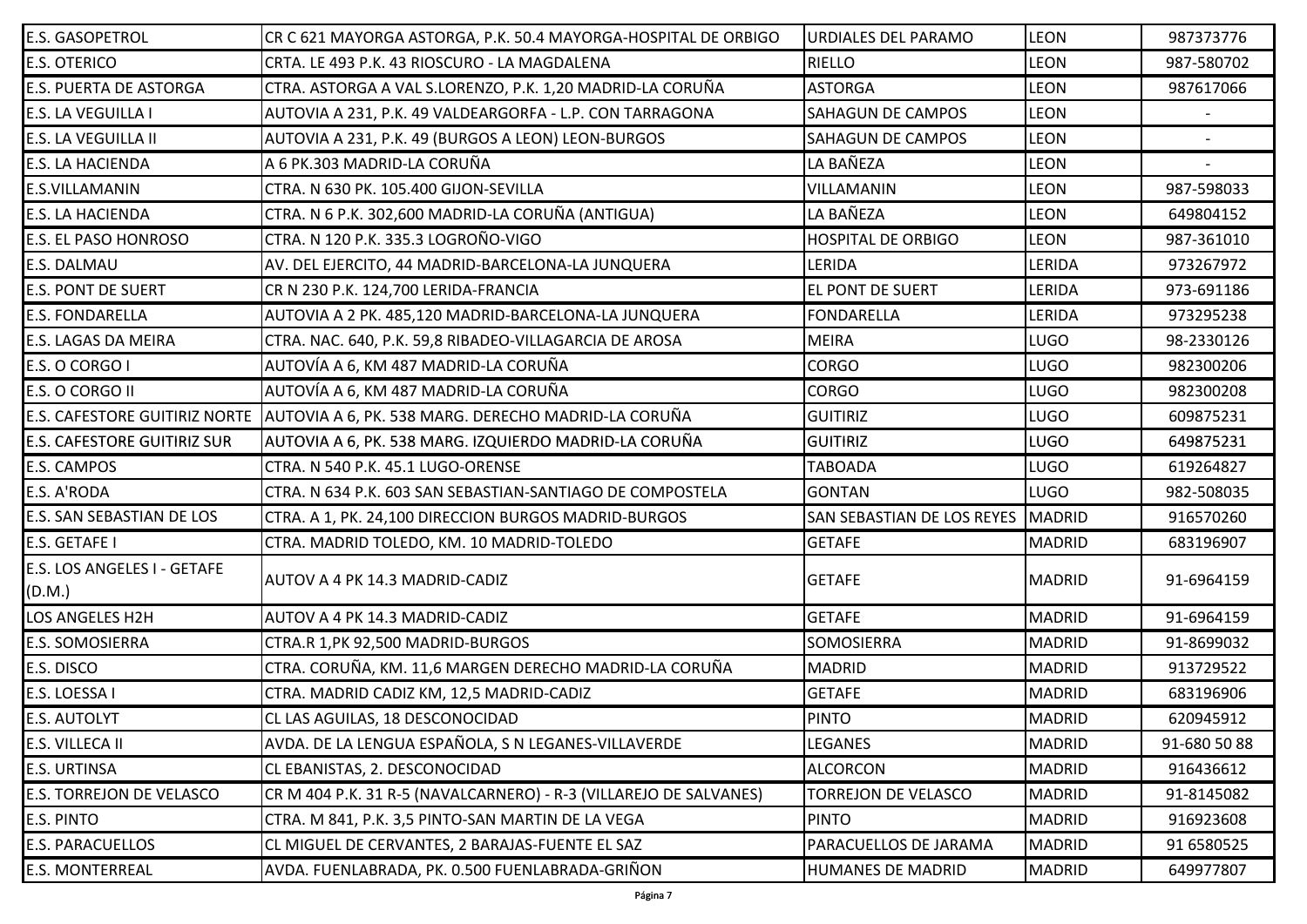| E.S. LOZOYUELA                         | CRTA. NAC. I, KM. 64,650 MADRID-BURGOS                                                            | LOZOYUELA                         | <b>MADRID</b> |                 |
|----------------------------------------|---------------------------------------------------------------------------------------------------|-----------------------------------|---------------|-----------------|
| <b>E.S. VILLALBA</b>                   | PG. COLLADO VILLALBA, PARCELA 29 DESCONOCIDAD                                                     | <b>COLLADO VILLALBA</b>           | <b>MADRID</b> |                 |
| E.S. VELILLA DE SAN ANTONIO            | CTRA. M 208 ARGANDA VELILLA, KM. 3,800 LA POVEDA-MEJORADA DEL<br>CAMPO POR VELILLA DE SAN ANTONIO | VELILLA DE SAN ANTONIO            | <b>MADRID</b> | 91.660.90.01    |
| E.S. EL CERRO I                        | AUTOVIA A 3, KM. 7, 1 MARGEN DERECHO MADRID-VALENCIA                                              | <b>MADRID</b>                     | <b>MADRID</b> |                 |
| <b>E.S. BUENOS AIRES</b>               | AV DE LOS ROSALES, 147 R-4 - SAN MARTIN DE LA VEGA                                                | <b>MADRID</b>                     | <b>MADRID</b> | 91-5051597      |
| E.S. COSLADA 1                         | CL RIOJA, 23 DESCONOCIDAD                                                                         | <b>COSLADA</b>                    | <b>MADRID</b> | 91-6708446/8571 |
| E.S. NASSICA 365                       | CL RIO ODIEL, ESQUINA CL GUADALQUIVIR DESCONOCIDAD                                                | <b>GETAFE</b>                     | <b>MADRID</b> | 91 691 90 74    |
| <b>E.S. PERALES</b>                    | CTRA. N III PK. 43,320 MADRID-VALENCIA                                                            | PERALES DE TAJUÑA                 | <b>MADRID</b> | 918755180/76    |
| E.S. DUALEZ 16                         | CTRA. M 404, PK. 4,950 R-5 (NAVALCARNERO) - R-3 (VILLAREJO DE                                     | <b>EL ALAMO</b>                   | <b>MADRID</b> | 915618368       |
| E.S. LA SERNA DEL MONTE                | CTRA.NAC. I MADRID IRUN PK. 80,300 MADRID-BURGOS                                                  | LA SERNA DEL MONTE                | <b>MADRID</b> | 918681277       |
| E.S. POLVORANCA                        | CARRETRA M 407, KM. 1,8 LEGANES-FUENLABRADA POR LA POLVORANCA                                     | <b>LEGANES</b>                    | <b>MADRID</b> | 916081261       |
| <b>E.S. BERNARDA</b>                   | AVDA. CONSTITUCION, 225 DESCONOCIDAD                                                              | <b>TORREJON DE ARDOZ</b>          | <b>MADRID</b> |                 |
| <b>E.S. ALCORCON</b>                   | CL LAGUNA C V CTRA. LEGANÉS DESCONOCIDAD                                                          | <b>ALCORCON</b>                   | <b>MADRID</b> | 699850820       |
| <b>U.S. SAN SEBASTIAN DE LOS</b>       | CTRA A 1, KM. 24,100 MADRID-BURGOS                                                                | <b>SAN SEBASTIAN DE LOS REYES</b> | MADRID        | 916570260       |
| E.S. VALLECAS VILLAVERDE 365           | CTRA. VALLECAS A VILLAVERDE, KM. 1,8 DESCONOCIDAD                                                 | <b>MADRID</b>                     | <b>MADRID</b> | 616286589       |
| <b>E.S. VILLECA I</b>                  | AVDA DE LA LENGUA ESPAÑOLA, 24 LEGANES-VILLAVERDE                                                 | <b>LEGANES</b>                    | <b>MADRID</b> | 91-688 88 88    |
| <b>E.S. PETROLARANJUEZ</b>             | CTRA. N IV P.K. 47,4 MADRID-CADIZ                                                                 | ARANJUEZ                          | <b>MADRID</b> | 91-8921046      |
| E.S. EL CERRO II                       | AUTOVIA A 3, KM. 7,1 MARGEN IZQUIERDO MADRID-VALENCIA                                             | <b>MADRID</b>                     | <b>MADRID</b> |                 |
| <b>E.S. GETAFE II</b>                  | CTRA. MADRID TOLEDO, KM. 10 MADRID-TOLEDO                                                         | <b>GETAFE</b>                     | <b>MADRID</b> | 683196907       |
| E.S. LOESSA II                         | CTRA. MADRID CADIZ, KM. 12,5 MADRID-CADIZ                                                         | <b>GETAFE</b>                     | <b>MADRID</b> | 683196906       |
| E.S. LOS ANGELES II - GETAFE<br>(D.M.) | AUTOV A 4, PK. 14,3 MADRID-CADIZ                                                                  | <b>GETAFE</b>                     | <b>MADRID</b> | 916837587       |
| <b>E.S. LOS REMEDIOS</b>               | AVD. ANDALUCIA, 55 MALAGA-ALORA                                                                   | <b>CARTAMA</b>                    | <b>MALAGA</b> | 952422238       |
| E.S. HUMILLADERO I                     | AUTOVIA A 92 P.K. 138,230 SEVILLA-BAZA-PUERTO LUMBRERAS                                           | <b>HUMILLADERO</b>                | <b>MALAGA</b> | 952737528       |
| <b>E.S. HUMILLADERO II</b>             | CR N 334 P.K. 138,230 SEVILLA-BAZA-PUERTO LUMBRERAS                                               | <b>HUMILLADERO</b>                | <b>MALAGA</b> | 9527373528      |
| E.S. LA VICTORIA                       | CTRA. N 342 P.K. 177 JEREZ DE LA FRONTERA-AGUILAS                                                 | <b>ARCHIDONA</b>                  | <b>MALAGA</b> | 952-714383      |
| <b>E.S. SAN MIGUEL</b>                 | CTRA. A 357 PK. 50,05 CAMPILLOS-MALAGA                                                            | <b>CARTAMA</b>                    | <b>MALAGA</b> | 952421478       |
| E.S. CASABERMEJA                       | CTRA. N 331, P.K. 147,8 CORDOBA-MALAGA                                                            | CASABERMEJA                       | <b>MALAGA</b> | 952-758681      |
| E.S. AXARQUIA                          | CTRA. MA 105, PK. 0,30 CADIZ-BARCELONA                                                            | <b>FRIGILIANA</b>                 | <b>MALAGA</b> | 625127174       |
| E.S. TITANIC                           | CTRA. CARTAMA COIN P.K. 3,800 MARBELLA-CARTAMA                                                    | <b>CARTAMA</b>                    | <b>MALAGA</b> | 95-2422238/0017 |
| E.S. NTRA.SRA.DEL ROSARIO              | CR CC 341 P.K. 37,200 CAMPILLOS-JIMENA DE LA FRONTERA                                             | <b>CUEVAS DEL BECERRO</b>         | <b>MALAGA</b> | 952162010       |
| E.S. EL ALGAR-GAS MENOR                | CTRA N 332 PK 18.0 DESCONOCIDAD                                                                   | <b>EL ALGAR</b>                   | <b>MURCIA</b> | 968/135235-282  |
| E.S. LA DIOSA                          | CTRA. B 18 PK 3,400 BULLAS-LA COPA DE BULLAS                                                      | LA COPA DE BULLAS                 | <b>MURCIA</b> | 968-651072      |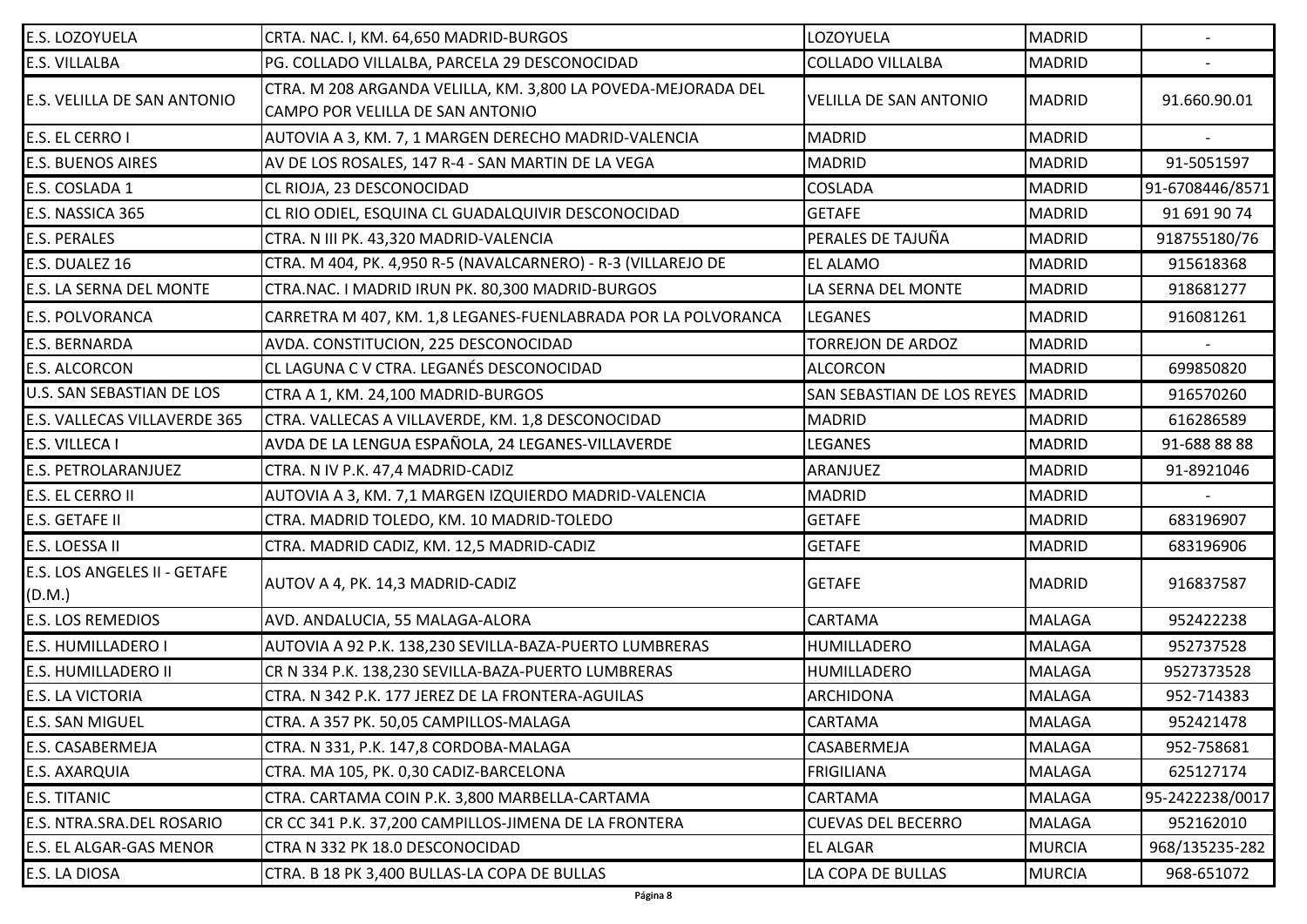| E.S. EL JIMENADO              | CTRA. F 14, P.K. 6,500 N-301 - LOS ALCAZARES POR EL JIMENADO Y TORRE<br><b>PACHECO</b> | <b>TORREPACHECO</b>      | <b>MURCIA</b>     | 968-585 123*    |
|-------------------------------|----------------------------------------------------------------------------------------|--------------------------|-------------------|-----------------|
| E.S. LA PURISIMA              | CL SALVADOR ALLENDE, 1 DESCONOCIDAD                                                    | <b>FORTUNA</b>           | <b>MURCIA</b>     | 968-685077      |
| E.S. OSDAFRAMA                | CAMINO DE MURCIA, 182 MADRID-CARTAGENA (ANTIGUA)                                       | <b>CIEZA</b>             | <b>MURCIA</b>     | 968 454 052*    |
| <b>E.S. PUERTO LUMBRERAS</b>  | CTRA. N 340 PK. 580,3 CADIZ-BARCELONA                                                  | <b>PUERTO LUMBRERAS</b>  | <b>MURCIA</b>     | 968402763       |
| E.S. SERTELGAS                | CTRA. N 161, P.K. 4,2 DESCONOCIDAD                                                     | <b>CORELLA</b>           | <b>NAVARRA</b>    | 948401386       |
| E.S. ZIZUR                    | AUTOVIA A 12 PK. 7.3 PAMPLONA-LOGROÑO-BURGOS                                           | <b>GAZOLAZ</b>           | <b>NAVARRA</b>    | 948353270       |
| E.S. LANZ                     | CTRA. N 121 A, P.K. 23,65 PAMPLONA-FRANCIA POR VERA DE BIDASOA                         | LANZ                     | <b>NAVARRA</b>    | 948307223       |
| E.S. VILLAVA I                | CTRA. N 121 A, P.K. 4 MARGEN DERECHO PAMPLONA-FRANCIA POR VERA DE<br><b>BIDASOA</b>    | <b>VILLAVA</b>           | <b>NAVARRA</b>    |                 |
| E.S. PAGOZELAI                | AUTOVIA A 15 ANDOAIN IRURZUN, KM 134 TUDELA-IRURZUN-ANDOAIN                            | <b>GORRITI</b>           | <b>NAVARRA</b>    | 948-604639      |
| E.S. PAGOZELAI                | AUTOVIA A 15 ANDOAIN IRURZUN, KM. 134 TUDELA-IRURZUN-ANDOAIN                           | <b>GORRITI</b>           | <b>NAVARRA</b>    | 948-604651      |
| E.S. NOAIN                    | CTRA. N 240, P.K. 7,2 TARRAGONA-GALDAKAO                                               | <b>NOAIN</b>             | <b>NAVARRA</b>    | 948318630       |
| E.S. IBARBURU                 | CTRA. N 121 PK. 55 PAMPLONA-FRANCIA POR VERA DE BIDASOA                                | SANTESTEBAN              | <b>NAVARRA</b>    |                 |
| E.S. CAPARROSO                | CTRA. N 121 P.K. 56 PAMPLONA-VALTIERRA                                                 | <b>CAPARROSO</b>         | <b>NAVARRA</b>    | 948730083       |
| <b>E.S. LAKUNTZA</b>          | CTRA. N 240, KM. 35,6 PAMPLONA - R-1 (ALSASUA)                                         | <b>LACUNZA</b>           | <b>NAVARRA</b>    |                 |
| E.S. VILLAVA II               | CTRA. NAC. 121, PK. 4 MARGEN IZQ. PAMPLONA-FRANCIA POR VERA DE<br><b>BIDASOA</b>       | <b>VILLAVA</b>           | <b>NAVARRA</b>    |                 |
| E.S. VELASCO                  | AV DE SANTIAGO, 174 BENAVENTE-SANTIAGO DE COMPOSTELA                                   | ORENSE                   | ORENSE            | 988-215649      |
| E.S. PITEIRA CIBEIRA          | CR N 541, P.K. 27.6 ORENSE-PONTEVEDRA                                                  | CARBALLINO               | ORENSE            | 988-270635      |
| E.S. DACON-MASIDE             | CTRA. N 541 P.K. 24,7 ORENSE-PONTEVEDRA                                                | <b>MASIDE</b>            | <b>ORENSE</b>     | 988275064       |
| E.S. VILLAVIEJA               | CTRA. N 525 P.K. 118,700 BENAVENTE-SANTIAGO DE COMPOSTELA                              | LA MEZQUITA              | <b>ORENSE</b>     | 988-425592/3514 |
| E.S. DON FRANQUE, S.L.        | PG. PEREIRO DE AGUIAR, PARCELA S 2 DESCONOCIDAD                                        | PEREIRO DE AGUIAR        | <b>ORENSE</b>     | 988 256 336     |
| E.S. PUERTA DE LA MONTAÑA     | AUTOVIA A 67 SALIDA 94 PALENCIA-SANTANDER                                              | <b>ALAR DEL REY</b>      | <b>PALENCIA</b>   | 979133644       |
| <b>E.S. GRIJOTA - HIDIFER</b> | CTRA. C 615, PK. 6,2 PALENCIA-RIAÑO                                                    | <b>GRIJOTA</b>           | <b>PALENCIA</b>   | 979837183       |
| E.S. VILLODRIGO               | CR N 620 KM. 43 BURGOS-PORTUGAL POR SALAMANCA                                          | <b>VILLODRIGO</b>        | <b>PALENCIA</b>   | 947-163002      |
| <b>E.S. SANDINO</b>           | CTRA N 620 PK 43.0 BURGOS-PORTUGAL POR SALAMANCA (ANTIGUA)                             | <b>VILLODRIGO</b>        | <b>PALENCIA</b>   | 947-166002      |
| <b>E.S. EL CANTO</b>          | AUTOVIA A 62 (E 80), PK. 64,3 BURGOS-PORTUGAL POR SALAMANCA                            | <b>TORQUEMADA</b>        | PALENCIA          | 979-800088      |
| E.S. AGUILAR DE CAMPOO        | PG. II CL HORNEROS, PARCELA 42 DESCONOCIDAD                                            | <b>AGUILAR DE CAMPOO</b> | <b>PALENCIA</b>   | 667705219       |
| <b>E.S. CAMBADOS</b>          | AVDA. DE VILAGARCIA, 89 VILLAGARCIA DE AROSA-CAMBADOS                                  | <b>CAMBADOS</b>          | <b>PONTEVEDRA</b> | 670265535       |
| E.S. RAXO                     | CTRA. C 550 (PONTEVEDRA O'GROVE), PK 10 PONTEVEDRA-EL GROVE POR<br>LA COSTA            | <b>RAJO</b>              | <b>PONTEVEDRA</b> | 986740009       |
| E.S. SILLEDA                  | CR N 525 P.K. 624,400 BENAVENTE-SANTIAGO DE COMPOSTELA                                 | <b>SILLEDA</b>           | <b>PONTEVEDRA</b> | 986-580288/1222 |
| E.S. EXGA-VIGO                | AV. DE MADRID, 73 DESCONOCIDAD                                                         | <b>VIGO</b>              | PONTEVEDRA        | 986-279475      |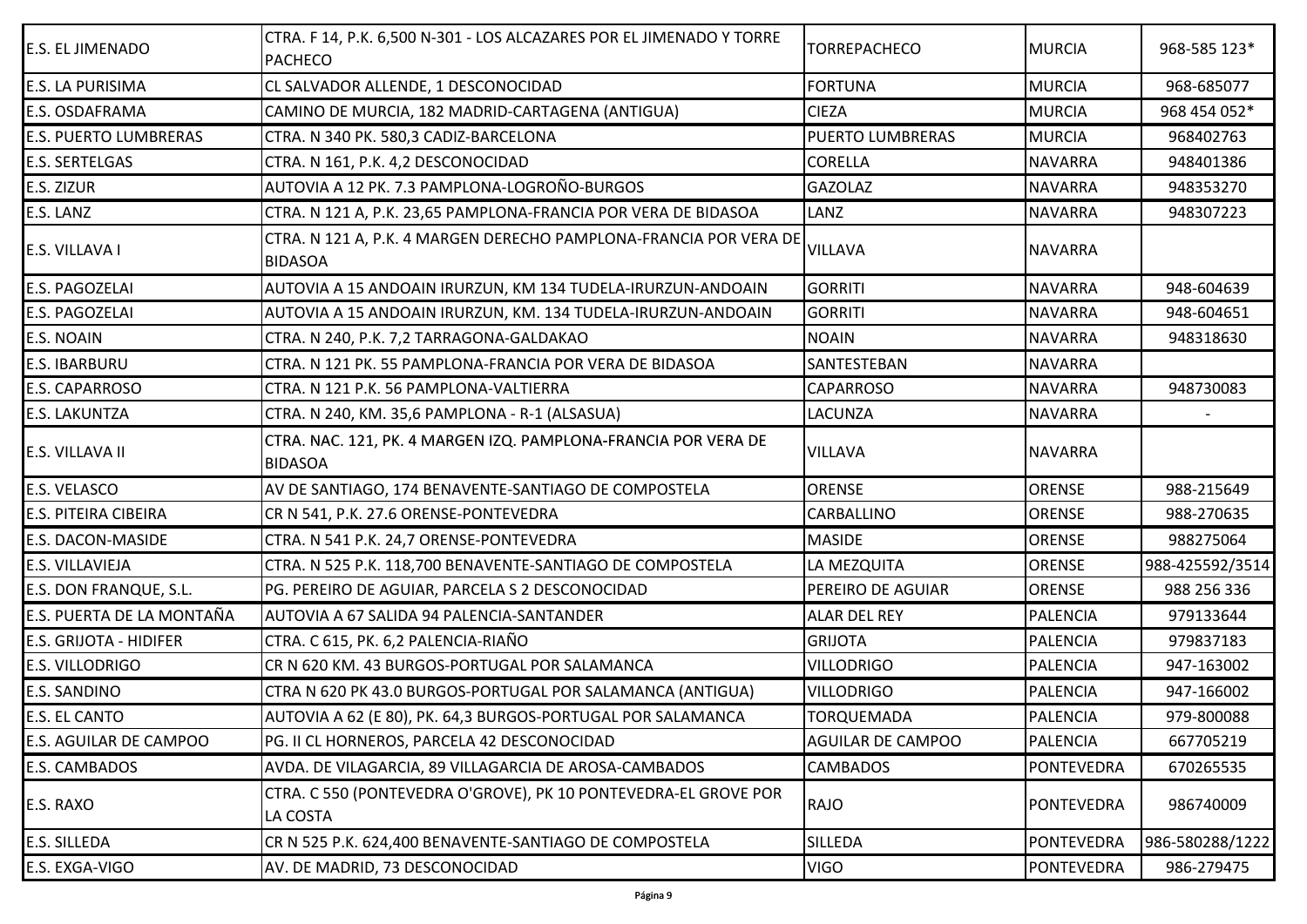| E.S. VILABOA                                   | CTRA. N 550 PK. 130,950 LA CORUÑA-TUY                        | <b>VILABOA</b>                 | PONTEVEDRA        | 986708353       |
|------------------------------------------------|--------------------------------------------------------------|--------------------------------|-------------------|-----------------|
| E.S. XESTEIRA DE CARBURANTES                   | URB.MONTEPORREIRO.CL.ITALIA PARC. C 1 DESCONOCIDAD           | <b>PONTEVEDRA</b>              | <b>PONTEVEDRA</b> | 629774597       |
|                                                |                                                              |                                |                   |                 |
| E.S. EXGA                                      | CTRA. N 120, P.K. 660 LOGROÑO-VIGO                           | <b>TAMEIGA</b>                 | <b>PONTEVEDRA</b> | 986-332111      |
| E.S. LA PEDRESINA II                           | CTRA. N 620 P.K. 351,500 BURGOS-PORTUGAL POR SALAMANCA       | <b>FUENTES DE OÑORO</b>        | SALAMANCA         | 923473154       |
| E.S. CARBURANTES PRIETO                        | CTRA. N 630, P.K. 423.9 GIJON-SEVILLA                        | PEÑACABALLERA                  | <b>SALAMANCA</b>  | 923-414180      |
| E.S. LA RAD                                    | N 620 P.K. 251 BURGOS-PORTUGAL POR SALAMANCA                 | <b>GALINDO Y PERAHUY</b>       | SALAMANCA         | 631218281       |
| E.S. MARTIN DE YELTES I (D.M.)                 | CTRA. A 62 PK. 297 BURGOS-PORTUGAL POR SALAMANCA             | <b>MARTIN DE YELTES</b>        | SALAMANCA         | 923440994       |
| E.S. MARTIN DE YELTES II (D.M.)                | CTRA. A 62 PK. 297 BURGOS-PORTUGAL POR SALAMANCA             | <b>MARTIN DE YELTES</b>        | <b>SALAMANCA</b>  | 923-440766      |
| E.S. LA MAYA                                   | CTRA. A 66 PK. 375 GIJON-SEVILLA                             | MONTEJO DE SALVATIERRA         | <b>SALAMANCA</b>  | 923088927       |
| E.S. AREA DE SERVICIO<br><b>MACHACON</b>       | CTRA. A 50 SALIDA 86 PG 502 PARC. 215 AVILA-SALAMANCA        | <b>MACHACON</b>                | SALAMANCA         | 649806554       |
| <b>E.S. 5 PEREZ SANTIAGO</b>                   | CTRA. C 72 P.K. 8 DESCONOCIDAD                               | LEDESMA                        | SALAMANCA         | 923-570320      |
| E.S. MANUEL GOMEZ GLEZ.                        | CTRA. SA 512, P.K. 53.4 SALAMANCA-RIOMALO DE ABAJO (L.P. CON | <b>LINARES DE RIOFRIO</b>      | SALAMANCA         | 923-416171      |
| E.S. COLMENERO                                 | CR N 620 P.K. 291,600 BURGOS-PORTUGAL POR SALAMANCA          | LA FUENTE DE SAN ESTEBAN       | <b>SALAMANCA</b>  | 923-440284      |
| E.S. CASTILLEJO DE MESLEON-<br><b>BUQUERIN</b> | CTRA. NAC. I, PK. 107 MADRID-BURGOS                          | <b>CASTILLEJO DE MESLEON</b>   | <b>SEGOVIA</b>    | 656305095       |
| <b>E.S. SAN ARCADIO</b>                        | CTRA. SE 430 P.K. 34.1 PALMA DEL RIO-OSUNA                   | <b>OSUNA</b>                   | <b>SEVILLA</b>    | 954-810016      |
| <b>E.S. AEROPUERTO</b>                         | CTRA. R 4, P.K. 534.8 MADRID-CADIZ                           | <b>SEVILLA</b>                 | <b>SEVILLA</b>    | 627542393       |
| E.S. EMILIO                                    | CTRA. A 362, KM. 4,2 UTRERA- LOS PALACIOS Y VILLAFRANCA      | <b>UTRERA</b>                  | <b>SEVILLA</b>    |                 |
| E.S. LOS HILILLOS                              | CTRA. SE 752, P.K. 0.3 BADALATOSA-CASARICHE                  | <b>BADOLATOSA</b>              | <b>SEVILLA</b>    | 95-4017004/7046 |
| E.S. MOGOLLON                                  | CTRA NAC. IV MADRID CADIZ P.K. 529 MADRID-CADIZ              | LA RINCONADA                   | <b>SEVILLA</b>    | 95-4253796      |
| <b>E.S. EL MARQUES</b>                         | AUTOVIA A 92 PK. 96.700 SEVILLA-BAZA-PUERTO LUMBRERAS        | <b>AGUADULCE</b>               | <b>SEVILLA</b>    | 954816678/79/80 |
| E.S. APOLO XV, S.L.L.                          | CTRA. MADRID CADIZ, KM. 482 MADRID-CADIZ                     | LA CAMPANA                     | <b>SEVILLA</b>    | 954199954       |
| <b>E.S. BUGANVILLA</b>                         | CR N IV, P.K. 524 MADRID-CADIZ                               | <b>CARMONA</b>                 | <b>SEVILLA</b>    | 954-259039      |
| <b>E.S. EL RONQUILLO</b>                       | CTRA. N 630, KM. 769,3 GIJON-SEVILLA                         | <b>EL RONQUILLO</b>            | <b>SEVILLA</b>    | 618811877       |
| E.S. MARIA AUXILIADORA                         | CTRA SE 220 P.K. 14,6 LA CAMPANA-FUENTES DE ANDALUCIA        | <b>FUENTES DE ANDALUCIA</b>    | <b>SEVILLA</b>    | 95-4838200      |
| E.S. EL PILAR                                  | CTRA. N 334 P.K. 5,700 SEVILLA-BAZA-PUERTO LUMBRERAS         | <b>SEVILLA</b>                 | <b>SEVILLA</b>    | 954-513269      |
| E.S. VENTA NUEVA                               | CTRA N 122 PK 184.3 ZARAGOZA-PORTUGAL                        | ALDEHUELA DE CALATAÑAZOR SORIA |                   | 659504750       |
| E.S. EL BURGO DE OSMA-<br><b>BUQUERIN</b>      | CTRA. N 122 PK.219 FRONTERA PORTUGAL - SORIA                 | <b>BURGO DE OSMA</b>           | <b>SORIA</b>      | 699164651       |
| E.S.VILAVERD                                   | CTRA. C 240, P.K. 32,100 SALOU-RIBERA D'URGELLET             | <b>VILAVERT</b>                | <b>TARRAGONA</b>  | 664 032 367     |
| E.S. L'ARBOC                                   | CTRA. N 340 P.K. 1202 CADIZ-BARCELONA                        | <b>ARBOS</b>                   | <b>TARRAGONA</b>  | 934005070       |
| <b>E.S. PARKING VALLS</b>                      | CL. BLANQUERS, 51 55 DESCONOCIDAD                            | <b>VALLS</b>                   | <b>TARRAGONA</b>  | 607706419       |
| <b>E.S. EL CAMPOFRIO</b>                       | CTRA. N 234 P.K. 141 SAGUNTO-BURGOS                          | <b>CELLA</b>                   | <b>TERUEL</b>     | 619824320       |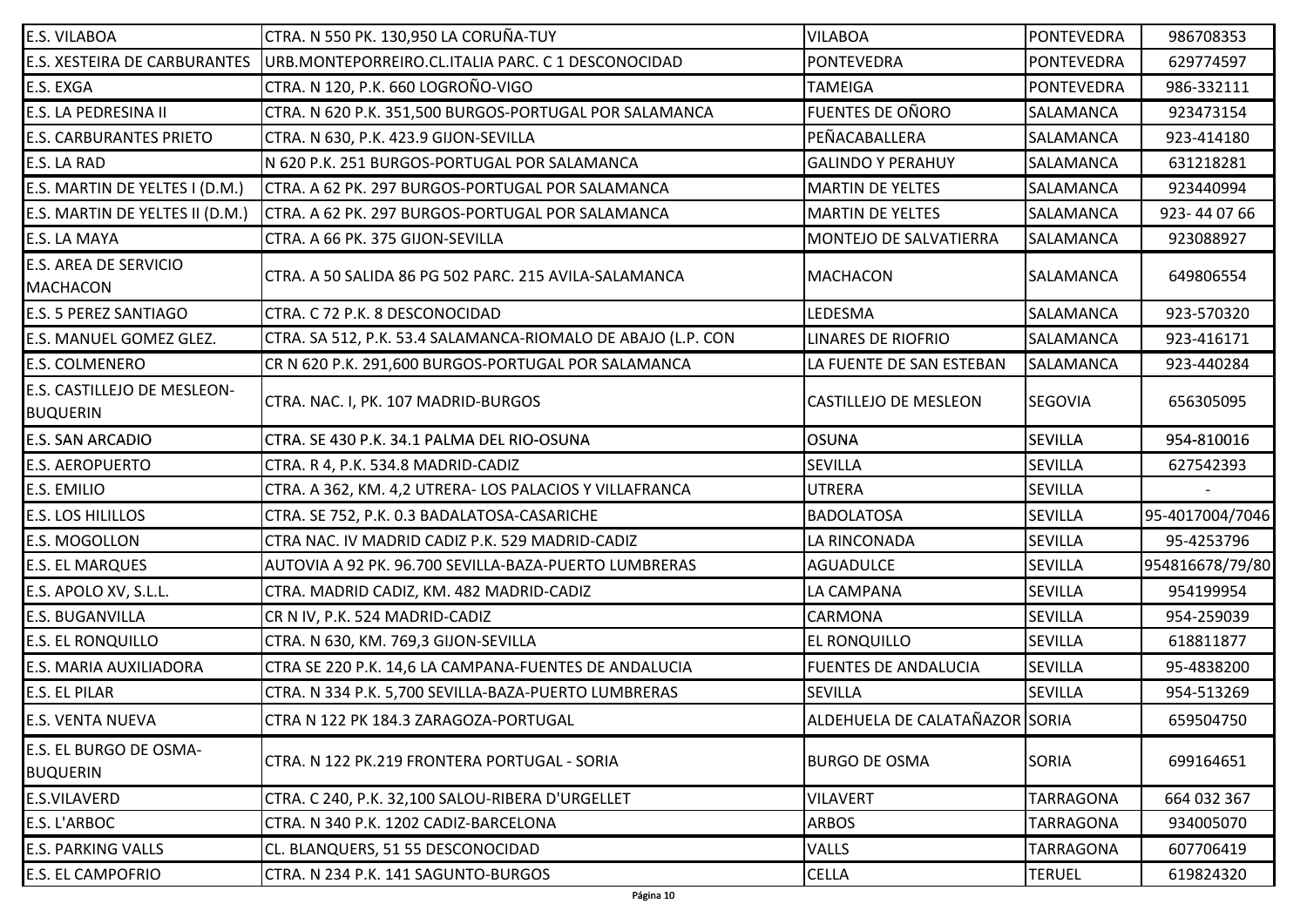| E.S. AGUAVIVA             | CTRA. TE 830 P.K. 39.700 ALCORISA-MORELLA POR MAS DE LAS MATAS | AGUAVIVA                               | <b>TERUEL</b>   | 978848272 *              |
|---------------------------|----------------------------------------------------------------|----------------------------------------|-----------------|--------------------------|
| E.S. PUEBLA DE VALVERDE   | CTRA. A 23 PK. 100 SAGUNTO-SOMPORT (AUTOVIA LEVANTE-ARAGON)    | LA PUEBLA DE VALVERDE                  | <b>TERUEL</b>   | 978720326                |
| E.S. EL CRUCE DE CEDILLO  | CTRA. CM 4004, P.K. 17 OCAÑA-VALMOJADO                         | CEDILLO DEL CONDADO                    | <b>TOLEDO</b>   | 925-558090               |
| E.S. YELES                | CTRA. CM 4010 PK.4.500 SESEÑA-ILLESCAS                         | <b>YELES</b>                           | <b>TOLEDO</b>   |                          |
| E.S. TALAVERA DE LA REINA | AV. PARQUE COMERCIAL EL GOLF MADRID-CADIZ (ANTIGUA)            | TALAVERA DE LA REINA                   | <b>TOLEDO</b>   | $\overline{\phantom{a}}$ |
| E.S. SESEÑA               | CTRA. CM 4010 C V CAMINO VENTORRILLO SESEÑA-ILLESCAS           | SESEÑA                                 | <b>TOLEDO</b>   |                          |
| E.S. GASOLI               | CTRA. N 401 P.K. 57.700 MADRID-TOLEDO                          | <b>OLIAS DEL REY</b>                   | <b>TOLEDO</b>   | 925-490019/50            |
| <b>E.S. TORREHIERRO I</b> | CTRA. R 5, P.K. 118,100 MARGEN DCHO. MADRID-BADAJOZ (ANTIGUA)  | <b>TALAVERA DE LA REINA</b>            | <b>TOLEDO</b>   |                          |
| <b>E.S. SENDRA SOLBES</b> | CTRA. N 340 PK 24,800 CADIZ-BARCELONA                          | <b>SAGUNTO</b>                         | VALENCIA        | 96-2660026               |
| E.S. BETERA SOS BUTANO    | CTRA. V 6044, PK. 10.40 BURJASOT-TORRES TORRES                 | <b>BETERA</b>                          | <b>VALENCIA</b> | 670055054                |
| <b>E.S. MONTIVER</b>      | AUTOP. N 340 PK 25.8 CADIZ-BARCELONA                           | <b>SAGUNTO</b>                         | VALENCIA        | 96-2660020               |
| E.S. EL RIBASSAL          | CR C 3316 VILLENA ALCUDIA PK 26,300 ONTENIENTE-VILLENA         | <b>BOCAIRENTE</b>                      | <b>VALENCIA</b> | 96-2905139               |
| E.S. COOP. VITIVINICOLA   | CTRA. VV 1022 PK 9,100 C-322 - C-320 POR BENIGANIM             | PUEBLA DEL DUC                         | <b>VALENCIA</b> | 96-2250017               |
| E.S. TUEJAR               | CR C 234 P.K. 73,465 VALENCIA-L.P. CON CUENCA POR LLIRIA       | <b>TUEJAR</b>                          | <b>VALENCIA</b> | 670055054                |
| E.S. ALBORAIA SOS BUTANO  | CTRA. VV 7002, PK. 4.300 ALBORAYA-PORT SAPLAYA                 | <b>ALBORAYA</b>                        | <b>VALENCIA</b> | 670055054                |
| E.S. NAVARRO II           | CR TURIS SILLA P.K. 25 TURIS-SILLA                             | <b>ALCACER</b>                         | <b>VALENCIA</b> | 96-1231029               |
| <b>E.S. NAVARRO</b>       | CRTA. TURIS SILLA KM. 25 V 3065 TURIS-SILLA                    | <b>ALCACER</b>                         | <b>VALENCIA</b> | 96-1221125               |
|                           |                                                                |                                        |                 |                          |
| E.S. XATIVA               | CR SIMAT, S N. DESCONOCIDAD                                    | <b>JATIVA</b>                          | <b>VALENCIA</b> | 902-020177 *             |
| E.S. BALCON DEL JUCAR     | CTRA.N 340, P.K. 858 ALMANSA-XATIVA-VALENCIA                   | <b>ALBERIQUE</b>                       | <b>VALENCIA</b> | 96 2443778               |
| E.S. ALBERIQUE II         | CTRA. CV 550, P.K. 0. ENLACE N 340 ALMANSA-XATIVA-VALENCIA     | <b>ALBERIQUE</b>                       | <b>VALENCIA</b> | 962442343                |
| E.S. PISTA DE SILLA       | CTRA. N 322 PK. 275.8 CARTAGENA-VALENCIA                       | <b>SILLA</b>                           | <b>VALENCIA</b> | 9612211225               |
| <b>E.S. XIRIVELLA</b>     | AVDA CAMI NOU ESQ.CAMI DE LA RAMBLETA DESCONOCIDAD             | <b>CHIRIVELLA</b>                      | <b>VALENCIA</b> | 670055054                |
| <b>E.S. ONTENIENTE</b>    | AVDA. DEL TEXTIL, S N DESCONOCIDAD                             | <b>ONTENIENTE</b>                      | <b>VALENCIA</b> | 962905139                |
| <b>E.S. VENTORRILLO</b>   | CTRA. CV 320 PK. 5.9 SAGUNTO-ALGIMIA DE ALFARA                 | <b>SAGUNTO</b>                         | <b>VALENCIA</b> | 606372420                |
| E.S. LA SENYERA           | CTRA. A3 PK. 332.9 MADRID-VALENCIA                             | <b>CUART DE POBLET</b>                 | <b>VALENCIA</b> | 96-1920733               |
| E.S. EL LAGO              | CR M 332, P.K. 246.200 CARTAGENA-VALENCIA                      | <b>SILLA</b>                           | <b>VALENCIA</b> | 96-1219538               |
| E.S. SOS BUTANO           | CTRA. N 340 P.K. 174,500 CADIZ-BARCELONA (ANTIGUA)             | <b>GUADASEQUIES</b>                    | <b>VALENCIA</b> | 961681924                |
| E.S. LA SENYERA II        | CTRA. A3 PK. 332.9 MADRID-VALENCIA                             | <b>CUART DE POBLET</b>                 | <b>VALENCIA</b> | 96-1920733               |
| E.S.NTRA.SRA.DEL PILAR    | CTRA. CL 601 P.K. 35,900 VALLADOLID-PUERTO DE NAVACERRADA      | <b>SAN MIGUEL DEL ARROYO</b>           | VALLADOLID      | 983-697161               |
| E.S. SIETE IGLESIAS       | AUTOV.A 62 PK. 177.800 BURGOS-PORTUGAL POR SALAMANCA           | SIETE IGLESIAS DE TRABANCOS VALLADOLID |                 | 983-816128               |
| E.S.RAIGADA VALLADOLID    | CTRA FUENSALDAÑA (VA 900) P.K 2,7 N-601 - MUCIENTES            | VALLADOLID                             | VALLADOLID      | 606938444                |
| E.S. HEPRASA              | CTRA. N 620, P.K. 116.8 BURGOS-PORTUGAL POR SALAMANCA          | VALLADOLID                             | VALLADOLID      | 983-338633               |
| E.S. ERROTA               | EL BAULAR, 11 DESCONOCIDAD                                     | ZALLA                                  | <b>VIZCAYA</b>  | 94-6670386               |